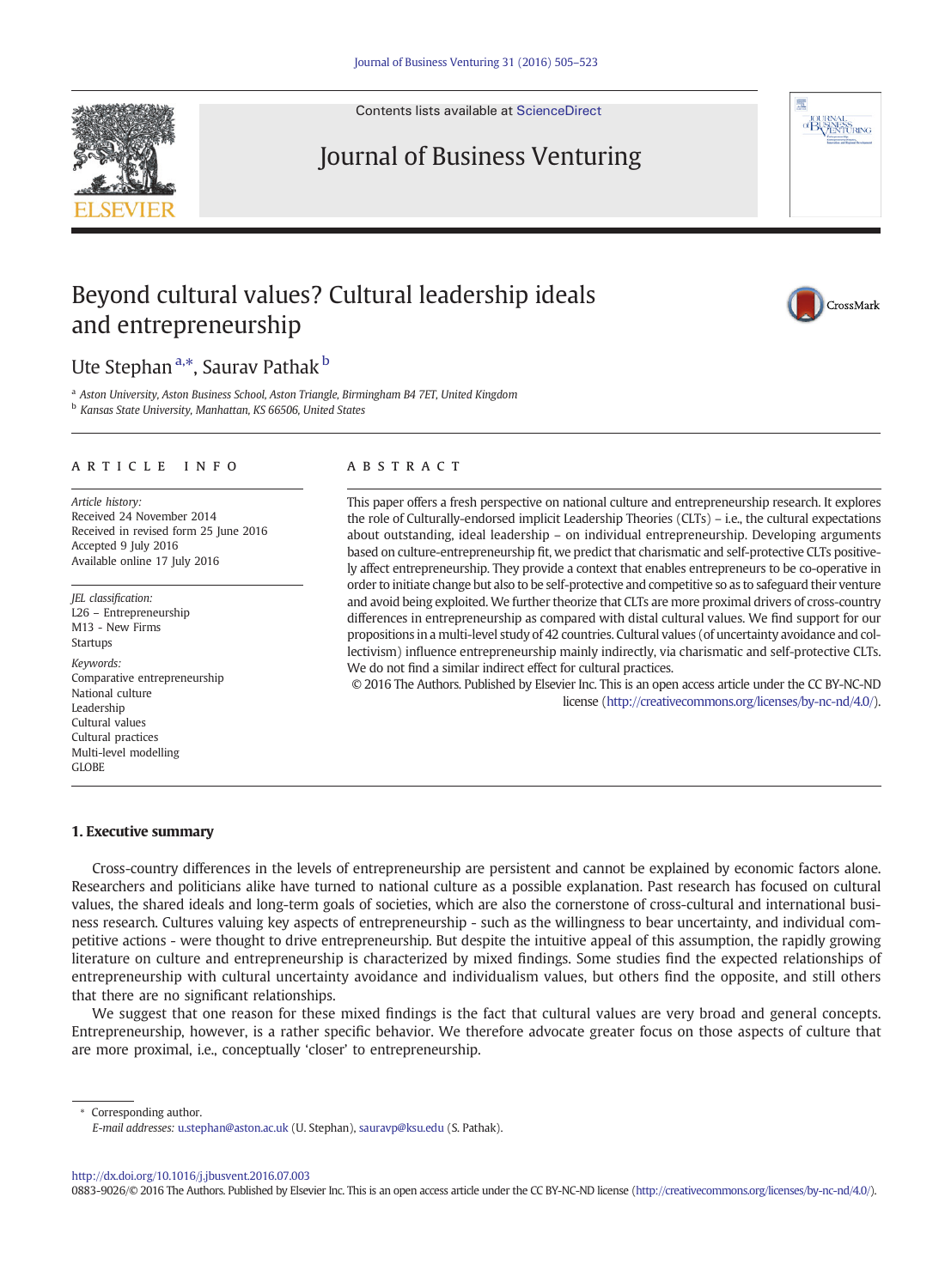Building on the insight that entrepreneurs are one important type of leader, we introduce cultural leadership ideals as a relevant, proximal aspect of culture that explains cross-national differences in entrepreneurship. We see culturally shared leadership ideals as an important channel through which more general, distal, cultural values may influence entrepreneurship. Cultural leadership ideals describe culturally shared expectations about the attributes, motives and behaviors of outstanding leaders ([House](#page-17-0) [et al., 2004](#page-17-0)). These ideals influence individuals' evaluations of and support for leaders, mostly automatically. We propose that entrepreneurship will flourish in cultures where cultural leadership ideals align, or 'fit', with entrepreneurial behaviors. Considering the multiple demands that entrepreneurs face when they create and sustain a business, we specifically focus on charismatic and self-protective leadership ideals.

We test our propositions in a multi-level study on over 500,000 individuals across 42 countries. Data come from the Global Entrepreneurship Monitor (GEM) and from the Global Leadership and Organizational Behavior Effectiveness Study (GLOBE). Controlling for confounding factors, we find consistent positive effects of charismatic and self-protective cultural leadership ideals on individual entrepreneurship. Further results support our hypothesis that cultural leadership ideals are a channel through which cultural values, but not cultural practices, influence entrepreneurship.

Our study advances comparative entrepreneurship research where progress has been hampered by a lack of understanding of the mechanisms connecting culture and entrepreneurship, and by a lack of clarity about the types of constructs used to measure culture [\(Hayton and Cacciotti, 2013\)](#page-17-0). We offer novel insights into how culture influences entrepreneurship, and clarify which aspects of culture are most relevant for entrepreneurship. We introduce cultural leadership ideals as an important cultural driver of entrepreneurship. Entrepreneurs succeed in societies that endorse both charismatic and self-protective leadership ideals. These cultures uniquely enable entrepreneurs to initiate change and mobilize the cooperation of others, as well as to be competitive so as to safeguard their venture and avoid being exploited.

Our study helps to understand the past mixed findings on cultural values and entrepreneurship. It also transcends the discussion on whether cultural collectivism or individualism supports entrepreneurship. We demonstrate that cultural leadership ideals act as a channel through which cultural uncertainty avoidance and collectivism values - but not cultural practices - shape entrepreneurship. This complicates entrepreneurship research by highlighting that different aspects of culture have differential effects on entrepreneurship and that these effects flow through different mechanisms. We also discuss implications of our findings for the cross-cultural leadership literature.

#### 2. Introduction

What makes an entrepreneurial culture? This question has captured the attention of researchers as well as policy makers who view entrepreneurship as a means of stimulating economic growth and job creation. The research is fueled by the observation of persistent cross-country differences in entrepreneurship levels, which cannot be explained by economic factors alone [\(Freytag and](#page-17-0) [Thurik, 2010](#page-17-0)). Researchers have turned to cultural values - the shared ideals and long-term goals of societies - to characterize entrepreneurial cultures ([Hayton et al., 2002; Krueger et al., 2013\)](#page-17-0). Drawing upon the notion of 'culture-entrepreneurship-fit' [\(Tung](#page-18-0) [et al., 2007](#page-18-0)), they expected those cultures that value key aspects of entrepreneurship, such as the willingness to bear uncertainty and individual competitive actions, to enable entrepreneurship. Cultural uncertainty avoidance and individualism values were seen to facilitate entrepreneurship, just as individual entrepreneurs endorse these values (e.g., [Noseleit, 2010\)](#page-18-0). An early review of culture and entrepreneurship research found support for these assumptions ([Hayton et al., 2002](#page-17-0)). Yet a more recent review of this growing literature identified mixed findings and concluded "that we can be less confident, rather than more, in the existence of a single entrepreneurial culture" [\(Hayton and Cacciotti, 2013: 708](#page-17-0)).

We suggest that such mixed findings are not surprising considering that cultural values are rather distal drivers of specific behaviors such as entrepreneurship. Cultural values are shared ideals that are abstracted from specific behaviors, and may influence them only indirectly [\(Frese, 2015; Stephan and Uhlaner, 2010](#page-17-0)). This notion finds support in cross-cultural research, especially the Global Leadership and Organizational Behavior Effectiveness (GLOBE) research program. For instance, the GLOBE CEO study found that cultural values influence CEO leader behaviors indirectly. Cultural values shape cultural expectations and views of ideal leadership, and leaders behave in line with these expectations. In turn, firms perform well when their CEOs' behaviors align with the leadership ideals in their cultures ([House et al., 2014\)](#page-17-0).

Entrepreneurs too have been characterized as an important type of leader, i.e. leaders of emerging organizations [\(Cogliser and](#page-17-0) [Brigham, 2004; Vecchio, 2003\)](#page-17-0). Leadership is a process of social influence to achieve goals ([Yukl, 2010](#page-18-0)). Entrepreneurs need to influence others around them including investors, customers, suppliers and employees to launch and sustain their businesses successfully. Entrepreneurs as owner-mangers are also the main decision makers (strategic leaders) shaping the trajectory of their organizations in line with their goals.

In this paper we build on the insight that entrepreneurs are a type of leader, and suggest that cultural leadership expectations may be an important driver of cross-national differences in entrepreneurship. Importantly, leadership expectations are a more 'proximal' –that is, a more immediately relevant - cultural influence on entrepreneurship than are general cultural values. Thus, we propose a fresh perspective for culture and entrepreneurship research by leveraging insights from cross-cultural leadership theory. Cultures differ in their views of ideal leadership, i.e. in the attributes, motives and behaviors that they believe characterize outstanding leadership. These cultural leadership ideals are also referred to as culturally endorsed implicit leadership theories or CLTs hereafter (e.g., [Dorfman et al., 2004](#page-17-0)). Individuals in a culture, mostly subconsciously, expect their leaders to behave in line with these leadership ideals, and evaluate their leaders accordingly. We propose that entrepreneurship will flourish in cultures where cultural leadership ideals align with entrepreneurial behaviors, or where there is a 'CLT-entrepreneurship fit'.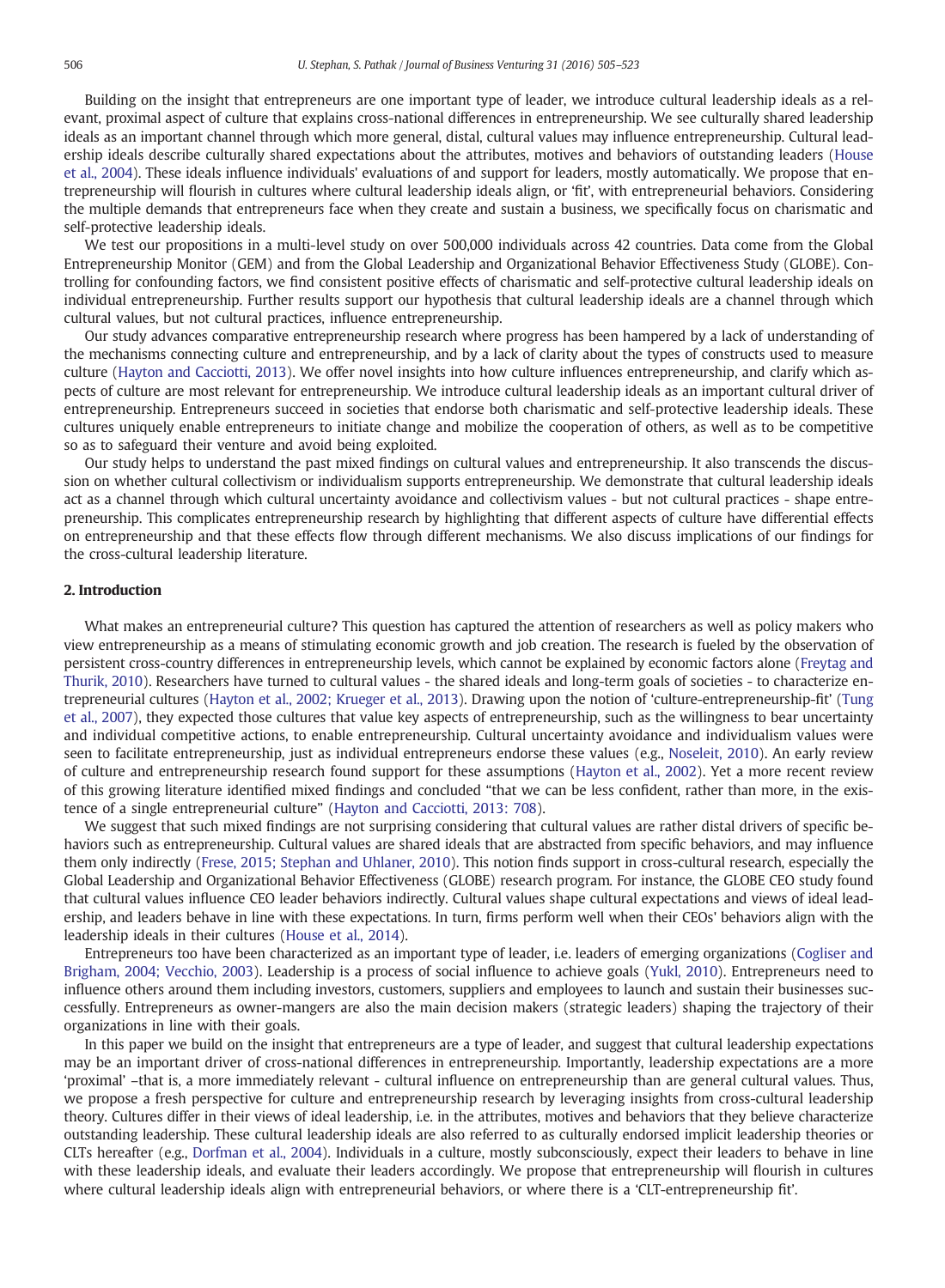<span id="page-2-0"></span>Using a multi-level study, we test our proposition that cultural leadership ideals are an important aspect of culture influencing entrepreneurship. A multi-level design recognizes that while entrepreneurship is an individual behavior, it is embedded in a cultural, country context. Hence, it is determined by both individual and country-level factors [\(Welter, 2011; Zahra and Wright,](#page-18-0) [2011](#page-18-0)). We also explore whether cultural values act as more distal drivers of entrepreneurship, influencing it indirectly through cultural leadership ideals. Finally, we test whether this path of influence is distinct from how cultural practices impact entrepreneurship.

Our study advances comparative entrepreneurship research, the branch of international entrepreneurship that compares entrepreneurship across national contexts [\(Jones et al., 2011\)](#page-17-0). We shed light on the 'what' (the constructs used to measure culture) and illuminate the 'how' (the mechanisms through which culture influences entrepreneurship).

First, we introduce cultural leadership ideals as an important yet previously overlooked cultural driver of entrepreneurship. We offer a balanced view and theorize about both the desirable charismatic leadership that is often associated with entrepreneurship and the less desirable self-protective leadership that emerges from non-Western views of leadership. This view considers the potentially conflicting demands that entrepreneurs face, namely, how to initiate change by mobilizing the cooperation of others while also being competitive in pursuing their goals and safeguarding their ventures. Entrepreneurs succeed in those societies that endorse the other-directed charismatic attributes of entrepreneurship while also being able to tolerate some of its more self-protective aspects.

Second, our study helps to make sense of past mixed findings on cultural values and entrepreneurship. We achieve this by distinguishing distal from proximal aspects of culture and by theorizing about the distinct influencing mechanisms through which cultural values and practices relate to entrepreneurship. Thus, we identify CLTs as a channel through which cultural values (but not cultural practices) shape entrepreneurship. This complicates entrepreneurship research by highlighting that different aspects of culture have differential effects on entrepreneurship. It also advances this line of research where progress has been hampered by a lack of understanding about mechanisms and a lack of clarity about the type of constructs that are used to measure culture ([Hayton and Cacciotti, 2013](#page-17-0)).

Our research also adds to the cross-cultural leadership literature. Past research links CLTs to the performance of existing firms ([House et al., 2014](#page-17-0)). We extend it to entrepreneurship with distinct results and offer a parsimonious higher-order factor solution of the six global leadership dimensions identified by GLOBE.

Next, we define entrepreneurship (Section 3.1) and elaborate on CLTs (Section 3.2), before discussing how CLTs link with entrepreneurship ([Section 3.3](#page-3-0)) and cultural values ([Section 3.4](#page-4-0)).

# 3. Theoretical framework

#### 3.1. Entrepreneurship

Entrepreneurship is typically understood as "new entry", i.e., the creation of a new venture [\(Gartner, 1989; Reynolds et al.,](#page-17-0) [2005\)](#page-17-0). We focus on entrepreneurs who have created, own, and manage a new venture. High rates of new entrepreneurship may reflect a large number of unsuccessful attempts to launch ventures. Hence it is important to consider the sustainability and persistence of entrepreneurial efforts. This is consistent with the occupational choice definition of entrepreneurs - individuals who choose to work for themselves as opposed to others ([Hébert and Link, 1982](#page-17-0)). In our empirical analyses we test the robustness of our results across indicators of new entry and established entrepreneurship.

#### 3.2. Culturally endorsed implicit leadership theories (CLTs)

CLTs as culture-level concepts build on individual-level implicit leadership theory [\(Lord and Maher, 1991\)](#page-17-0). Implicit leadership theory suggests that individuals hold belief systems, prototypes, or stereotypes about what constitutes "good leadership". Just as researchers have assumptions and theories about leadership, so do lay people have assumptions and theories about the attributes of outstanding, ideal leaders. These assumptions are largely implicit and often unconsciously held ([Lord and Maher, 1991\)](#page-17-0). Past research on implicit leadership theories has focused on leadership within organizations and discusses two mechanisms – legitimation and motivational self-selection – through which they influence the emergence of leaders and leader behaviors.

First, implicit leadership theories influence leader emergence and performance via a legitimation mechanism i.e. they legitimize certain leader behaviors, attributes and motivations in the eyes of followers. They act as implicit standards that guide what is regarded to be appropriate, desired, and expected of leaders. Consequently, leaders who display attributes that align with fol-lowers' implicit leadership theories are more likely to be accepted by followers and to succeed as leaders ([Lord et al., 1984;](#page-17-0) [Lord and Maher, 1991](#page-17-0)). In sum, individuals are more likely to emerge and succeed as leaders if they demonstrate characteristics that are consistent with the implicit leadership theories held by others around them [\(Epitropaki et al., 2013; Lord and Maher,](#page-17-0) [1991; van Gils et al., 2010\)](#page-17-0). This resonates with the findings in entrepreneurship research. A key challenge for starting entrepreneurs is to be seen as legitimate and competent by investors, customers, suppliers etc.; failing to obtain legitimacy can threaten the survival of their start-up efforts (e.g., [Delmar and Shane, 2004](#page-17-0)).

Second, implicit leadership theories also influence leader emergence through a motivational, self-selection mechanism. Recent contributions emphasize that implicit leadership theories guide whether individuals regard themselves as potential leaders, and consequently influence their aspirations to become leaders. If individuals perceive that they have attributes that they consider to be desirable in leaders, then they are more inclined to take steps to become leaders, for example by applying for promotion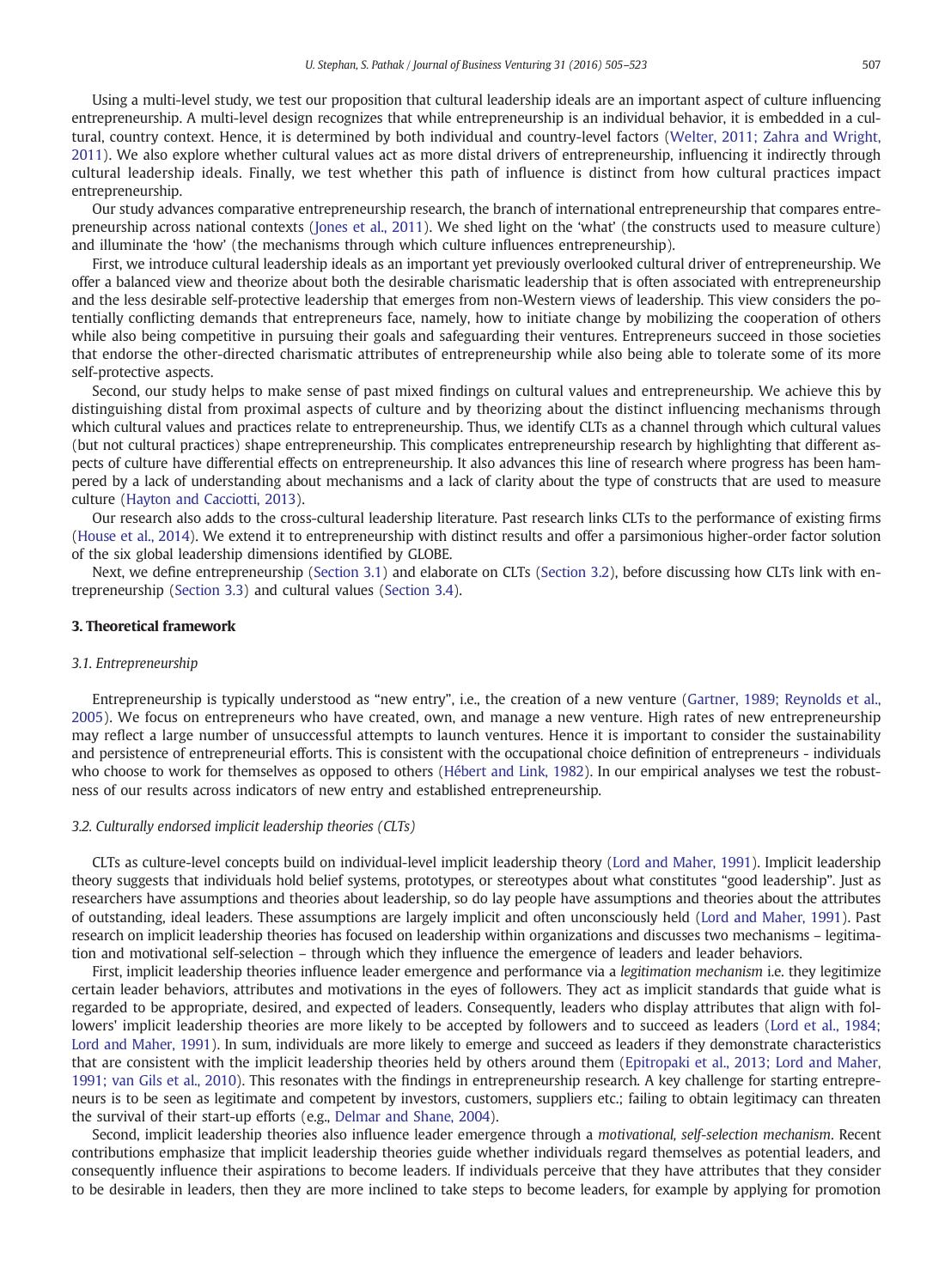<span id="page-3-0"></span>(e.g., [Epitropaki et al., 2013; van Gils et al., 2010\)](#page-17-0). Related research finds that individuals hold implicit theories about entrepreneurs and are more likely to try and start a business if they think they have characteristics that align with these implicit theories (e.g., [Gupta et al., 2008](#page-17-0)).

The GLOBE study extended implicit leadership theory to the aggregate cultural-level, highlighting that individuals' implicit belief systems about ideal leaders are culturally shared ([House et al., 2004\)](#page-17-0). That is, there is meaningful variation across cultures, and consensus within cultures, about the attributes of outstanding leaders ([Dorfman et al., 2012; House et al., 2004](#page-17-0)). The consequences of CLTs have received only limited research attention to date, with the exception of [Dorfman et al. \(2012\)](#page-17-0) and [House](#page-17-0) [et al. \(2014\).](#page-17-0) They show that CLTs influence CEOs' behaviors, and that CEOs are more effective and perform better when they demonstrate behaviors that align with the CLTs in their culture.

The GLOBE study identified a total of six global leadership dimensions or CLTs: self-protective, autonomous, participative, charismatic, team-oriented, and humane-oriented leadership. Broadly, these dimensions describe the degree to which leaders are expected to be self-focused and competitive (self-protective leadership), to exhibit individualistic attributes (autonomous leadership), to involve others in decision-making (participative leadership), to inspire others with a compelling vision and to expect high performance (charismatic leadership), to be loyal to and care for their team members (team-oriented leadership), and to be supportive and modest (humane-oriented leadership, [Dorfman et al., 2004; House et al., 2014](#page-17-0)). Self-protective and autonomous leadership were newly identified in the GLOBE study as non-Western styles of leadership; while the other CLTs align with existing leadership concepts [\(Dorfman et al., 2012\)](#page-17-0). Self-protective and also autonomous leadership are mostly seen as inhibiting or neutral factors for outstanding leadership with substantial variation across countries. By contrast, charismatic and teamoriented leadership are viewed as facilitating outstanding leadership across cultures, with less cross-cultural variation. Participative and humane-oriented leadership are generally viewed positively ([Dorfman et al., 2004\)](#page-17-0).

In this research we focus on self-protective and charismatic CLTs. As we argue in the next section in detail, we regard these CLTs to be conceptually most closely related to entrepreneurship. In this, we face a dilemma. On the one hand, other CLTs may also be linked to entrepreneurship, although we find the theoretical rationale less compelling. On the other hand, the six CLTs show substantial correlations, which means that multicollinearity renders a joint test of all six CLTs on individual entrepreneurship meaningless. As we illustrate in our robustness checks ([Section 5.4\)](#page-11-0), the correlations among the CLTs can be summarized in a clear two-factor solution and our main findings replicate using these factors. The first three CLTs (self-protective, autonomous, non-participative) form one factor, which broadly reflects inward, self-focused leadership – here, leaders are primarily concerned about their own needs, status, and advancement. The second factor (charismatic, team-oriented, humane-oriented) reflects outward-focused leadership, where leaders are proactive and inspire others while building positive relationships. Self-protective and charismatic CLTs are the highest loading CLTs on each factor and arguably capture their essence well.

#### 3.3. Self-protective CLT, charismatic CLT and entrepreneurship

Building on the discussion of legitimating and motivational mechanisms and extending it to CLTs and entrepreneurship, we propose that individuals are more likely to become entrepreneurs in countries where CLTs align with the attributes, behaviors and motives associated with entrepreneurship. Thus we build upon the notion of culture-entrepreneurship fit ([Tung et al.,](#page-18-0) [2007\)](#page-18-0), and propose that there is a CLT-entrepreneurship fit, especially for self-protective and charismatic CLTs.

Underlying our hypotheses is the observation that entrepreneurs face multiple and potentially conflicting demands in the creation and management of their ventures. They initiate change by setting up new ventures and in doing so need to mobilize cooperation from others around them, such as investors, customers, suppliers and even employees. At the same time, they also have to engage in less collaborative actions to maintain their independence, i.e. ward off competitors, secure market share, exploit firstmover or intellectual property advantages. These actions help entrepreneurs to realize their personal goals, such as income, independence and reputation, which lead them to start their ventures in the first place. This suggests that entrepreneurs have to be both co-operative and, at least to some degree, self-protective in order to avoid being exploited, thus allowing them to get their ventures started.

One way in which leaders successfully address such potentially conflicting demands of cooperation and competition, balancing other- and self-interest, is through behavioral complexity, which enables them to enact multiple leadership styles simultaneously [\(Denison et al., 1995; Smith and Lewis, 2011\)](#page-17-0). In relation to our research, this suggests that entrepreneurs may thrive in cultures that legitimize both charismatic and self-protective leadership. Such cultures enable entrepreneurs to draw on a broad behavioral repertoire depending on the situation they face. They allow entrepreneurs to preserve their own interests while also considering those of others in situations such as collaborations. We first characterize self-protective and charismatic CLTs and then the cultures in which they are endorsed before we develop our hypotheses for each CLT.

Self-protective CLT describes self-centered, status-conscious and competitive leadership. The primary concern for such leaders is that their interests are met and that they succeed. They achieve this by carefully and strategically interacting with others, and if necessary by engaging in conflict. Self-protective leaders' readiness to be competitive and to engage in conflicts are paired with face-saving behaviors such that their relationships with others are not badly tarnished ([Dorfman et al., 2012; House et al.,](#page-17-0) [2014](#page-17-0)). Status-consciousness, paternalism and face-saving are leader attributes aligned with self-protective leadership and are seen as more acceptable in Southern and Confucian Asian, Middle Eastern, and also Latin American cultures. In these cultures self-protective leadership is seen as broadly neutral. The same leader attributes are generally frowned upon in the more egalitarian Germanic, Northern European and Anglo cultures, which view self-protective leadership negatively [\(Dorfman et al., 2004](#page-17-0)). In the latter cultures, leaders are expected to be approachable, to de-emphasize differences in social status and to consult with their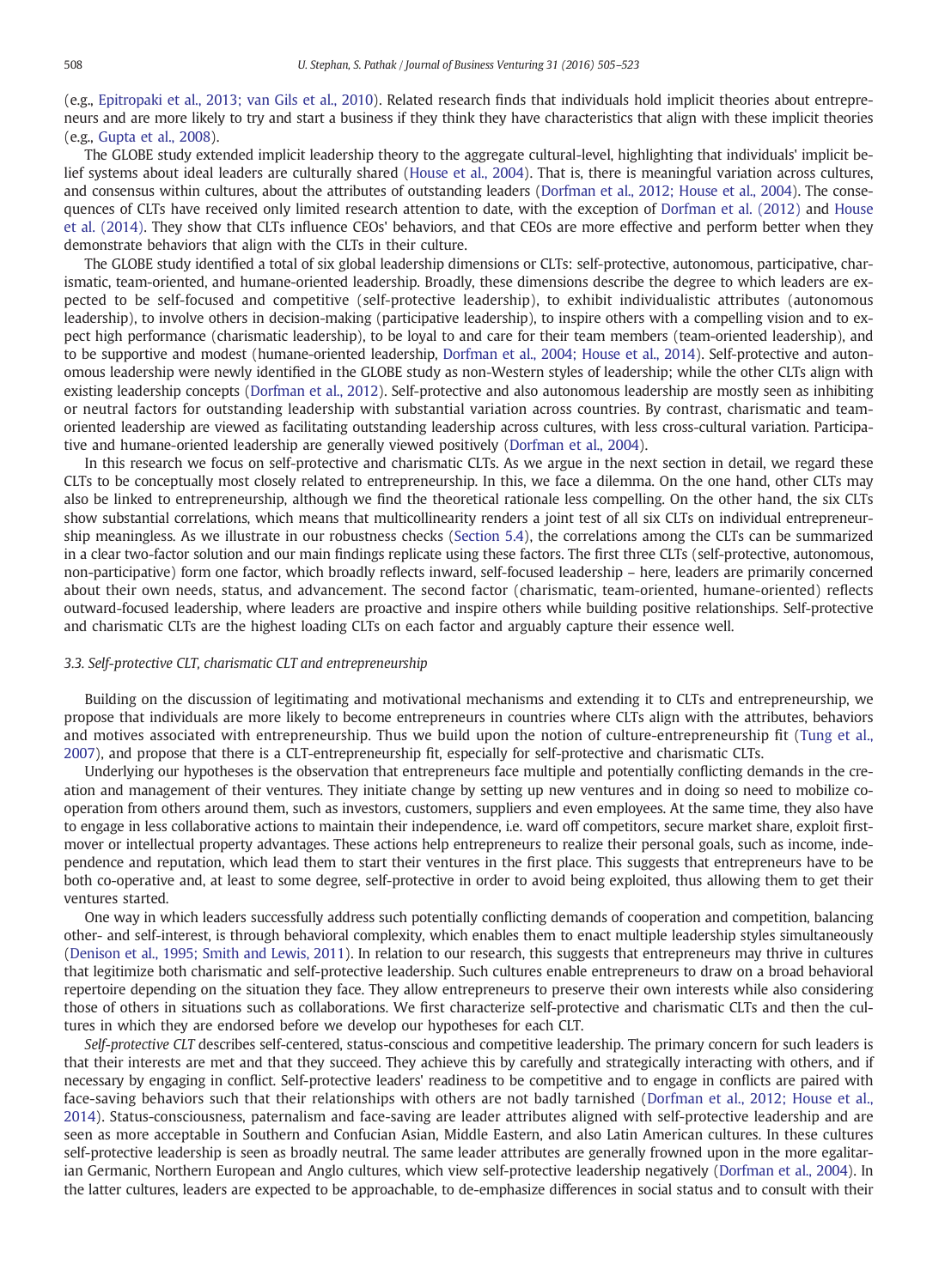<span id="page-4-0"></span>followers ([Brodbeck et al., 2008\)](#page-17-0). Self-protective leadership blends attributes considered typical for individualistic cultures (selfcentric, competitive) with collectivistic aspects (status-conscious, face-saving).

Entrepreneurs may be seen as more legitimate in cultures that are relatively more accepting of self-protective leadership since creating and managing a venture emphasizes personal interests and requires competitive behavior.<sup>1</sup> Extant research on entrepreneurial motivations highlights that entrepreneurs primarily seek to attain personal goals such as independence, income and reputation through creating a business [\(Birley and Westhead, 1994; Carter et al., 2003; Cassar, 2007; Gorgievski et al., 2011;](#page-17-0) [Kolvereid, 1996;](#page-17-0) for a review [Parker, 2009](#page-18-0)).<sup>2</sup> In many ways, creating and managing a venture requires entrepreneurs to be focused on their own interests as well as on their venture's, and to be willing to face potential conflicts, e.g., when competing with other entrepreneurs for customers and market share. In cultures that regard such self-focused leaders as relatively more legitimate, entrepreneurs are more likely to be able to count on acceptance of such behavior from various stakeholders. Similarly, entrepreneurs would find it easier to access important resources. Funders in cultures where self-protective leadership is relatively more accepted would regard entrepreneurs' competitive behavior and their striving to achieve personal goals as legitimate and competent – since they comply with their notions of ideal leaders – and hence would be more willing to support them. Conversely, entrepreneurs 'fit in' less well in those cultures where the legitimacy of self-protective leadership is very low. Their competitive and self-protective behavior would likely meet with resistance; stakeholders would regard it as inappropriate and 'out of place'.

CLTs also facilitate self-categorization as a leader. Self-protective individuals in cultures that endorse self-protective leadership more strongly may come to see themselves as potential leaders, including leaders of firms. They may thus be more likely to selfselect into entrepreneurship, i.e. be motivated to take steps to start a business. In summary,

#### Hypothesis 1a. Self-protective CLT is positively related to individual entrepreneurship.

Charismatic CLT describes outstanding leaders as being able to inspire and to motivate others, and as expecting high performance outcomes based on firmly held values, integrity, self-sacrifice and vision [\(Dorfman et al., 2012; House et al., 2014\)](#page-17-0). Charismatic CLT highlights proactive and future-oriented elements of leadership through its emphasis on vision, inspirational motivation and high performance, while creating positive relationships with followers. Across cultures, charismatic leadership is seen as particularly effective and desirable leadership [\(Den Hartog et al., 1999](#page-17-0)). It is viewed most positively in Anglo cultures followed by Southern Asian and Latin American cultures, and comparably least strongly endorsed (yet still viewed positively) in Confucian Asian cultures [\(Dorfman et al., 2004](#page-17-0)). Charismatic leaders are energetic and provide clear direction through compelling visions of what can be achieved and improved upon in the future. Less charismatic leaders are more present-oriented and are willing to accept the status quo, instead of seeking change, developing new goals, and pushing for better performance.

Entrepreneurship is a proactive and performance-oriented behavior. Thus, the more strongly cultures endorse charismatic leadership, the more likely it is that entrepreneurs are seen as more legitimate. Entrepreneurs take initiative and seek to actively shape their future, often together with others ([Frese and Gielnik, 2014; Sarasvathy, 2008](#page-17-0)). They are also characteristically performance-oriented, driven by strong achievement orientation [\(Collins et al., 2004; Frese and Gielnik, 2014\)](#page-17-0). The creation of a new firm entails bringing a product or service to market that in some way improves upon existing supply or meets unmet demand to attract customers. Thus, cultures endorsing charismatic leadership provide an environment that aligns well with entrepreneurship. In such cultures, entrepreneurial actions - entrepreneurs' proactive and innovative behavior, their conviction to implement a vision and rally others behind such a vision - are more likely to be expected of leaders. For instance, stakeholders and business partners may be more likely to engage with entrepreneurs (as opposed to larger firms) because they see entrepreneurs' proactive actions as particularly desirable and indicative of leadership competence. Conversely, in cultures where charismatic leadership is less strongly endorsed, entrepreneurs' proactive stance may be disapproved of as being disruptive, and viewed as unduly challenging existing arrangements.

CLTs also facilitate leader self-categorization processes. Thus, proactive and visionary individuals living in cultures that strongly endorse charismatic leadership may be more likely to be motivated to start a business and become entrepreneurial leaders. They are more likely to see themselves as potential leaders. In summary,

Hypothesis 1b. Charismatic CLT is positively related to individual entrepreneurship.

### 3.4. Cultural values, CLTs and entrepreneurship

A longstanding research tradition conceptualizes cultural values as the core of culture [\(Hofstede et al., 2004](#page-17-0)), and this view also dominates comparative entrepreneurship research [\(Hayton and Cacciotti, 2013](#page-17-0)). The literature especially associates uncertainty avoidance and individualism-collectivism cultural values with entrepreneurship [\(Hayton et al., 2002\)](#page-17-0). Uncertainty tolerant

 $1$  We refer to 'relatively more accepting'. Our interest is not in extreme self-protection, which indeed no culture endorses as desirable CLT, and which would entail taking advantage of others. At moderate levels self-protection is consistent with not being taken advantage of, while low self-protection means holding back on one's own goals and opens individuals up to being exploited by others.

 $^2$  Income can refer to both income for the entrepreneur and his/her family, and self-protective behavior can encompass both [\(House et al., 2014](#page-17-0)). Entrepreneurs motivated by other-interest are a minority of entrepreneurs. The 2009 Global Entrepreneurship Monitor separately assessed social and commercial entrepreneurship. The two types showed little overlap and the rates for social entrepreneurship were significantly lower than for commercial entrepreneurship ([Stephan et al., 2015; Terjesen](#page-18-0) [et al., 2012](#page-18-0) see also Bosma, Schott, Terjesen and Kew, 2016).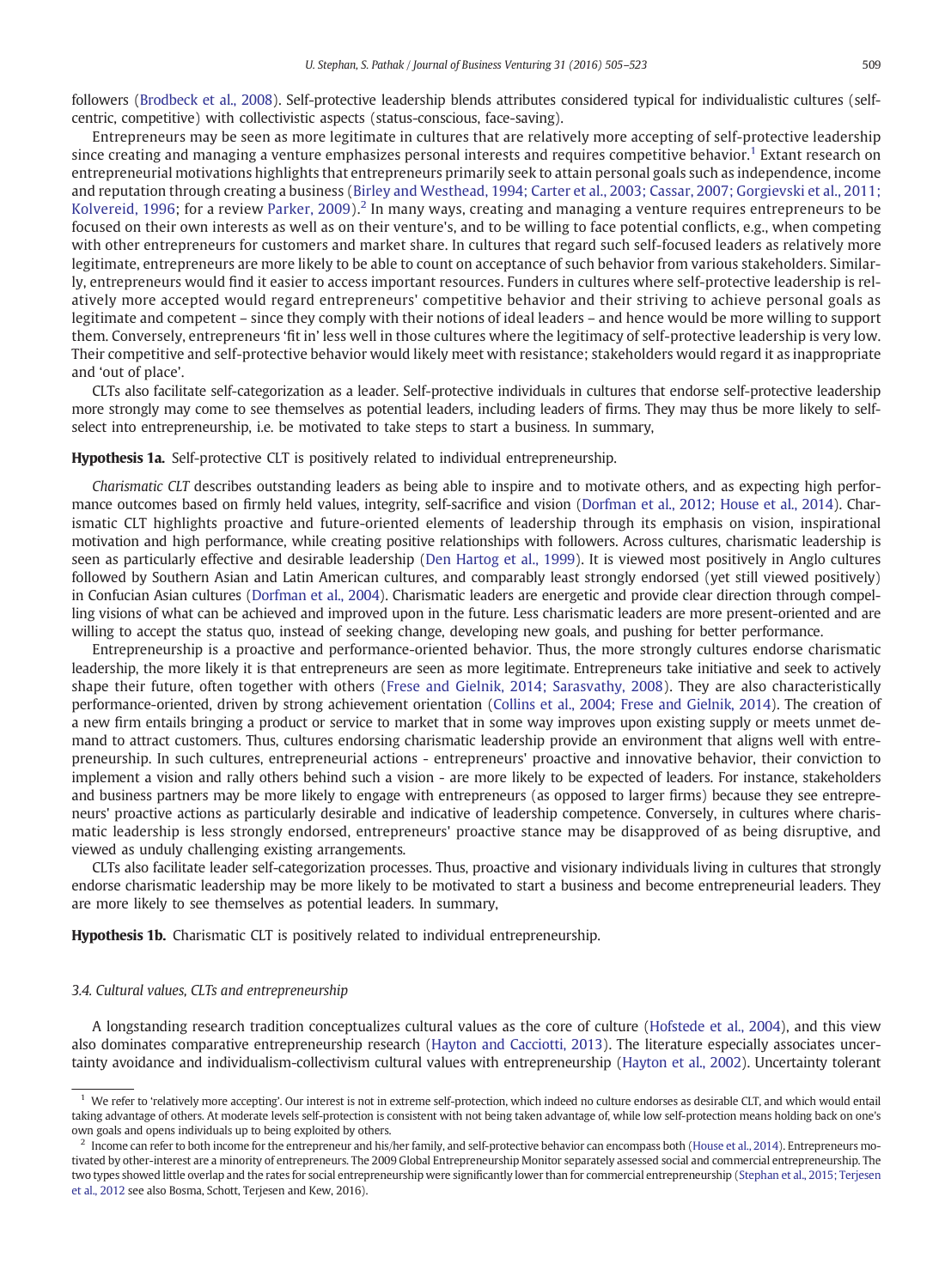<span id="page-5-0"></span>cultures are thought to facilitate entrepreneurial risk-taking and innovative actions. Individualistic cultures are seen to support the independent action and proactivity of entrepreneurs that are associated with venture creation (for an alternative view of individualism see, e.g., [Tiessen, 1997](#page-18-0)). Thus, entrepreneurial cultures are commonly believed to value risk-bearing and to embrace uncertainty, innovation, proactivity, and the pursuit of individual as opposed to group interests – just as these attitudes and values are characteristic of entrepreneurs and entrepreneurial action (e.g., [Frese and Gielnik, 2014; McMullen and Shepherd, 2006; Noseleit,](#page-17-0) [2010\)](#page-17-0).

The empirical evidence regarding cultural values has been mixed. An early review concluded in favor of the expected negative relationships between collectivism and uncertainty avoidance values, and entrepreneurship ([Hayton et al., 2002](#page-17-0)). Similarly, De Clercq and colleagues report negative relationships for uncertainty avoidance with entrepreneurship (included as a control in their models, Bowen and De Clercq, [2008; Clercq et al., 2010\)](#page-17-0). Yet, other comparative studies found either no associations of cultural uncertainty avoidance and individualism values with entrepreneurship ([Autio et al., 2013](#page-17-0)) or opposing relationships, such that uncertainty avoidance (not tolerance) was related to entrepreneurship ([Hofstede et al., 2004;](#page-17-0) Wennekers et al.,  $2007$ ).<sup>3</sup>

In response to these conflicting findings, researchers have suggested that cultural values may influence entrepreneurship only indirectly [\(Stephan and Uhlaner, 2010](#page-18-0)) and that we lack research on the mechanisms linking the two [\(Hayton and Cacciotti,](#page-17-0) [2013](#page-17-0)). CLTs may be one such important mechanism. Cultural values refer to abstract ideals describing what is desirable. As such they are general concepts that are not linked to any specific behavior or behavioral domain such as entrepreneurship or business leadership [\(Frese, 2015](#page-17-0)). As general ideals, they influence more specific preferences and evaluations of people and objects. This includes notions of ideal leadership as captured in CLTs [\(House et al., 2014\)](#page-17-0). Compared to abstract values, CLTs are so-called 'domain specific' concepts as they have a specific focus on leadership – and entrepreneurs are one type of leader [\(Vecchio, 2003\)](#page-18-0). Such 'domain-specificity' is important. As the wider psychometric literature illustrates, better prediction is achieved if the level of specificity of predictors matches that of criteria – referring to the bandwidth-fidelity dilemma [\(Cronbach, 1950](#page-17-0)) and the correspondence principle [\(Ajzen and Fishbein, 1977\)](#page-16-0). Thus, narrower context-specific measures, i.e. measures with greater fidelity such as CLTs, are preferred over broader measures, i.e. those with greater bandwidth, such as cultural values. Supporting evidence exists, for instance, in personnel selection ([Chapman, 2007](#page-17-0)), counterproductive work behavior [\(Bowling and Gruys, 2010](#page-17-0)) and attitude-behavior relationships [\(Armitage and Conner, 2001](#page-16-0)). Having established in the two previous paragraphs, first, that entrepreneurial cultures are most commonly associated with uncertainty avoidance and individualism-collectivism cultural values, and second, that the effect of cultural values on entrepreneurship may be mediated by CLTs, we now turn to our specific hypotheses.

Uncertainty avoidance cultural values refer to cultures desiring 'orderliness and consistency, structured lifestyles, clear specifications of societal expectations, and rules and laws to regulate uncertain situations' [\(Sully De Luque and Javidan, 2004: 610\)](#page-18-0). Uncertainty avoidant cultures desire to increase the predictability of future events, which they typically lack in their daily lives [\(Dorfman et al., 2012\)](#page-17-0). Cultures valuing uncertainty avoidance look for other sources to provide consistency and predictability including strong government. They are to a certain extent willing to trade their voice for more predictability and they accept more authoritarian and more self-focused leaders [\(Sully De Luque and Javidan, 2004](#page-18-0)).

Cultures valuing uncertainty avoidance are more likely to regard self-protective CLTs as acceptable, since such leaders may help to increase predictability. Self-protective leadership reduces uncertainty by focusing on leaders' own interests and status. This contrasts with consultative leader behaviors that consider the more uncertain interests of others, and where the process of involving others in decisions means that decision outcomes are less predictable [\(House et al., 2014](#page-17-0)). Charismatic leadership on the other hand increases predictability by committing to a long-term vision and clarifying high performance standards. Yet, charismatic leadership may also introduce uncertainty through initiating change processes [\(Dorfman et al., 2004](#page-17-0)). Considering these relationships and those with entrepreneurship as posited in [H1a](#page-4-0) and [H1b](#page-4-0).

Hypothesis 2a. The effects of cultural uncertainty avoidance values on individual entrepreneurship are indirect, positively mediated by self-protective and charismatic CLTs.

Individualism-collectivism cultural values capture the preferred nature of social relationships, especially whether individuals are seen as being more autonomous or more interdependent. In particular, in-group collectivism values refer to the extent to which individuals desire to express pride, loyalty and cohesiveness in their organizations or families [\(Dorfman et al., 2012; Gelfand et al.,](#page-17-0) [2004\)](#page-17-0). In cultures valuing collectivism, individuals define themselves as part of their immediate groups both in private and work life (family and organizations). These groups are a source of support and influence individuals' decisions. In individualistic cultures, individuals are more loosely connected to their immediate groups and their behavior is less influenced by them.

Cultures valuing individualism (low cultural in-group collectivism values) are more likely to tolerate self-protective leadership. This is because self-protective CLT emphasizes self-focused leadership behavior, which aligns with the emphasis on the individual over group concerns [\(Dorfman et al., 2004](#page-17-0)). Yet the relationship may be weak because self-protective leadership also contains attributes that are consistent with collectivism, such as face saving. With regards to charismatic CLT, one might expect a positive association between cultural individualism values and charismatic CLT, given the focus on the leader as the source of agency in charismatic CLT. However, charismatic CLT also characterizes leaders as those who bring others together and inspire them around

<sup>&</sup>lt;sup>3</sup> In contrast, evidence at the individual-level is more consistent with expectations, indicating that entrepreneurs value individualism and uncertainty tolerance ([Hayton and Cacciotti, 2013; Noseleit, 2010\)](#page-17-0).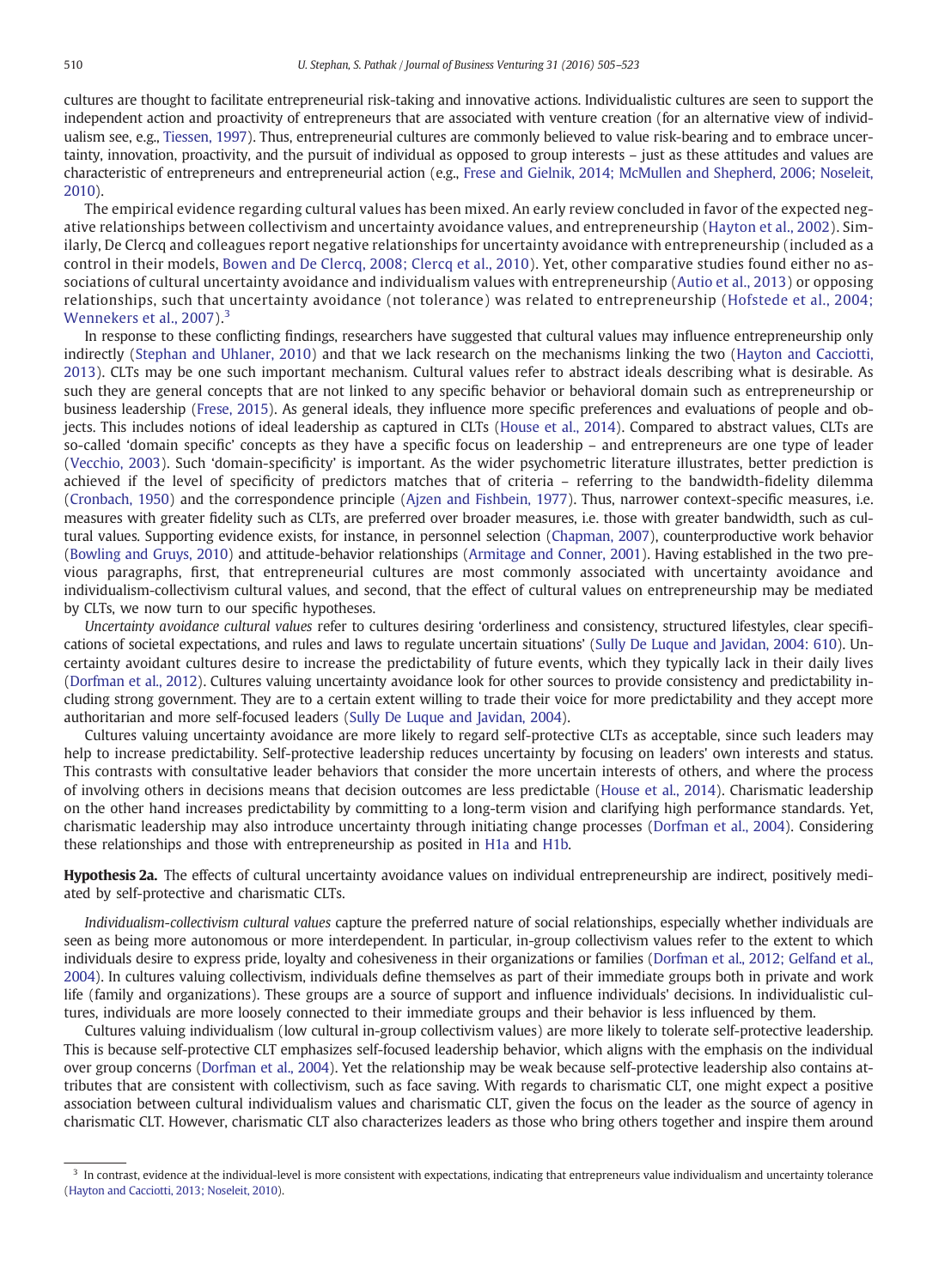<span id="page-6-0"></span>a vision. This aligns the charismatic CLT more closely with cultural collectivism values. Empirical research supports the latter association [\(Dorfman et al., 2004\)](#page-17-0). Considering these relationships and those posited in [H1a](#page-4-0) and [H1b:](#page-4-0)

Hypothesis 2b. The effects of cultural in-group collectivism values on individual entrepreneurship are indirect, negatively mediated by self-protective CLTs and positively mediated by charismatic CLTs.

#### 3.5. Cultural values, cultural practices and entrepreneurship

In part response to the mixed findings of research on cultural values, recent comparative entrepreneurship research draws attention to cultural practices ([Autio et al., 2013; Stephan and Uhlaner, 2010; Thai and Turkina, 2014](#page-17-0)). Cultural practices reflect perceptions of typical behavior in a culture. They were introduced by the GLOBE study, which found that cultural values and practices on average correlate negatively ([Dorfman et al., 2012; House et al., 2004](#page-17-0)). While there is still much debate, recent research suggests that cultural values and practices represent different types of norms (cf. norm theory [Cialdini and Trost, 1998](#page-17-0)) and that they influence individual behavior through different channels [\(Chiu et al., 2010; Frese, 2015](#page-17-0)). Cultural values represent injunctive norms reflecting aspirations of what people in a culture ideally ought to be like ([Frese, 2015\)](#page-17-0) – just as CLTs represent ideal images of leaders. Cultural practices are descriptive norms providing information on the typical behaviors of most people in a culture [\(Fischer, 2006; Stephan and Uhlaner, 2010](#page-17-0)). As perceptions of common behaviors, practices offer individuals easy-toimplement templates for their own actions and often influence behavior tacitly, outside of awareness ([Nolan et al., 2008\)](#page-18-0). Con-sequently, cultural practices have been found to correspond closely to behavior and societal outcomes (e.g., [Javidan et al., 2006](#page-17-0)). Conversely, the influence of values may be more indirect through shaping specific preferences and evaluations, for instance, of leaders. In line with this reasoning, the GLOBE culture and CEO studies found that national cultural values, but not practices, relate to CLTs, which in turn influence leader behavior ([House et al., 2004, 2014](#page-17-0)). Thus we suggest that there is a weaker, if any, mediation effect of CLTs for cultural practices compared to cultural values.

Hypothesis 3. Self-protective and charismatic CLTs mediate the effect of cultural values more strongly than that of equivalent cultural practices on individual entrepreneurship.

Fig. 1 summarizes our multi-level theoretical framework proposing effects of country-level CLTs on individual entrepreneurship ([H1a,](#page-4-0) [H1b](#page-4-0)), as well as the indirect effects of cultural values [\(H2a](#page-5-0), H2b) as opposed to cultural practices (H3).



# **Research Framework**

Fig. 1. Research framework.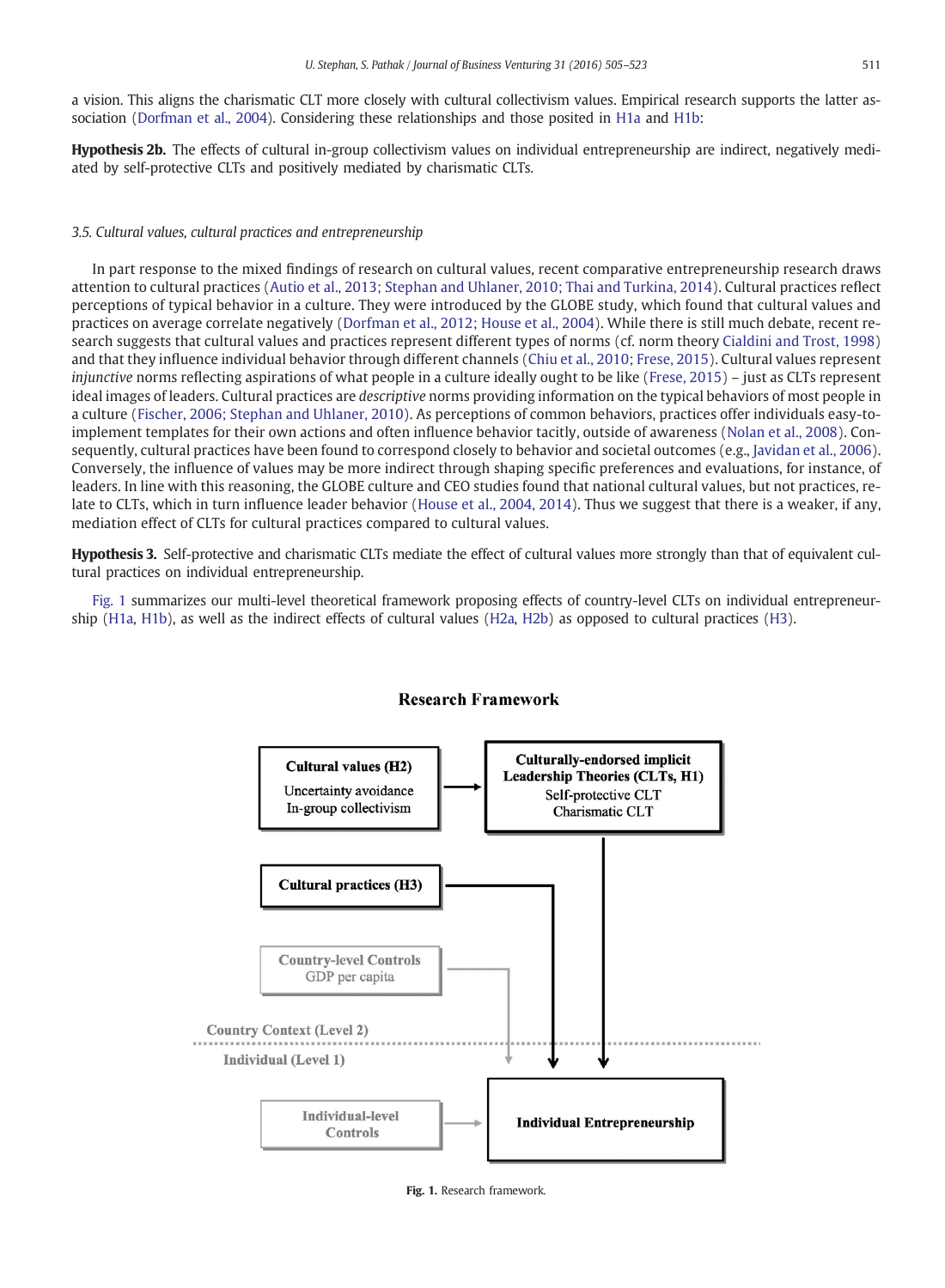# <span id="page-7-0"></span>4. Methodology

## 4.1. Sample and data

We analyzed data on 560,133 individuals from 42 countries collected annually from 2001 to 2008 through representative surveys of the adult population. These data are publicly available from the Global Entrepreneurship Monitor (GEM) project [\(Bosma, 2013; Reynolds et al., 2005](#page-17-0)). We complemented the GEM individual-level data with country-level data on selfprotective and charismatic CLTs as well as cultural values and practices drawn from the Global Leadership and Organizational Behavior Effectiveness (GLOBE) study [\(House et al., 2004](#page-17-0)). GLOBE data were collected between 1994 and 1997. Our final sample comprised of 42 countries covered in both the GEM and GLOBE studies.

#### 4.2. Individual-level dependent variable: individual entrepreneurship

Our dependent variable is based on the GEM database and is the likelihood of an individual being an entrepreneur (assuming a value of 1 and 0 otherwise). We focus our results first on established entrepreneurs, defined as individuals who are ownermanagers of firms that are 42 months old or older. This variable combines aspects of entry and sustainability of entrepreneurship

| rabie i                               |  |
|---------------------------------------|--|
| Country-level descriptive statistics. |  |

 $T = T$ 

|                |                                                   | $CLTs^b$        |             | Cultural values <sup>b</sup> |                       |  |
|----------------|---------------------------------------------------|-----------------|-------------|------------------------------|-----------------------|--|
| Country        | Entrepreneurship (in $\frac{1}{2}$ ) <sup>a</sup> | Self-protective | Charismatic | In-group collectivism        | Uncertainty avoidance |  |
| Argentina      | 9.00                                              | 3.45            | 5.98        | 6.15                         | 4.66                  |  |
| Australia      | 11.54                                             | 3.05            | 6.09        | 5.75                         | 3.98                  |  |
| Austria        | 9.91                                              | 3.07            | 6.02        | 5.27                         | 3.66                  |  |
| <b>Bolivia</b> | 22.80                                             | 3.83            | 6.01        | 6.00                         | 4.70                  |  |
| <b>Brazil</b>  | 11.52                                             | 3.49            | 6.00        | 5.15                         | 4.99                  |  |
| Canada         | 5.37                                              | 2.96            | 6.15        | 5.97                         | 3.75                  |  |
| China          | 10.93                                             | 3.80            | 5.56        | 5.09                         | 5.28                  |  |
| Colombia       | 13.65                                             | 3.37            | 6.04        | 6.25                         | 4.98                  |  |
| Denmark        | 5.59                                              | 2.81            | 6.00        | 5.50                         | 3.82                  |  |
| Ecuador        | 14.34                                             | 3.62            | 6.46        | 6.17                         | 5.16                  |  |
| Egypt          | 9.74                                              | 4.21            | 5.57        | 5.56                         | 5.36                  |  |
| Finland        | 9.28                                              | 2.55            | 5.94        | 5.42                         | 3.85                  |  |
| France         | 1.18                                              | 2.81            | 4.93        | 5.42                         | 4.26                  |  |
| Germany        | 6.22                                              | 2.96            | 5.84        | 5.18                         | 3.32                  |  |
| Greece         | 16.99                                             | 3.49            | 6.01        | 5.46                         | 5.09                  |  |
| Hong Kong      | 4.15                                              | 3.67            | 5.66        | 5.11                         | 4.63                  |  |
| Hungary        | 5.41                                              | 3.24            | 5.91        | 5.54                         | 4.66                  |  |
| India          | 12.47                                             | 3.77            | 5.85        | 5.32                         | 4.73                  |  |
| Indonesia      | 22.18                                             | 4.12            | 6.15        | 5.67                         | 5.23                  |  |
| Ireland        | 9.76                                              | 3.00            | 6.08        | 5.74                         | 4.02                  |  |
| Israel         | 4.14                                              | 3.64            | 6.23        | 5.75                         | 4.38                  |  |
| Italy          | 5.31                                              | 3.25            | 5.98        | 5.72                         | 4.47                  |  |
| Japan          | 8.89                                              | 3.60            | 5.49        | 5.26                         | 4.33                  |  |
| Kazakhstan     | 8.62                                              | 3.35            | 5.54        | 5.44                         | 4.42                  |  |
| Malaysia       | 10.01                                             | 3.49            | 5.89        | 5.77                         | 4.81                  |  |
| Mexico         | 3.41                                              | 3.86            | 5.66        | 5.95                         | 5.26                  |  |
| Netherlands    | 6.87                                              | 2.87            | 5.98        | 5.17                         | 3.24                  |  |
| New Zealand    | 11.36                                             | 3.19            | 5.87        | 6.21                         | 4.10                  |  |
| Philippines    | 25.80                                             | 3.32            | 6.33        | 6.18                         | 5.14                  |  |
| Poland         | 5.46                                              | 3.52            | 5.67        | 5.74                         | 4.71                  |  |
| Portugal       | 7.71                                              | 3.10            | 5.75        | 5.94                         | 4.43                  |  |
| Russia         | 1.35                                              | 3.69            | 5.66        | 5.79                         | 5.07                  |  |
| Slovenia       | 7.41                                              | 3.61            | 5.69        | 5.71                         | 4.99                  |  |
| South Africa   | 2.09                                              | 3.19            | 5.99        | 5.91                         | 4.67                  |  |
| South Korea    | 11.66                                             | 3.67            | 5.53        | 5.41                         | 4.67                  |  |
| Spain          | 8.04                                              | 3.38            | 5.90        | 5.79                         | 4.76                  |  |
| Sweden         | 5.06                                              | 2.81            | 5.84        | 6.04                         | 3.60                  |  |
| Switzerland    | 10.59                                             | 2.92            | 5.93        | 4.94                         | 3.16                  |  |
| Thailand       | 17.51                                             | 3.91            | 5.78        | 5.76                         | 5.61                  |  |
| Turkey         | 10.69                                             | 3.57            | 5.95        | 5.77                         | 4.67                  |  |
| United Kingdom | 6.83                                              | 3.04            | 6.01        | 5.55                         | 4.11                  |  |
| <b>USA</b>     | 8.04                                              | 3.15            | 6.12        | 5.77                         | 4.00                  |  |
| Overall %      | 7.6%                                              | 3.37            | 5.87        | 5.62                         | 4.49                  |  |
| N              | 42,768                                            |                 |             |                              |                       |  |

Notes: Statistics generated using 560,133 individual-level observations from GEM and 42 countries.

<sup>a</sup> Dependent variable given as percent of the adult population; Source: GEM (42 countries, 2001–2008).

**b** CLTs and cultural values obtained from the GLOBE study.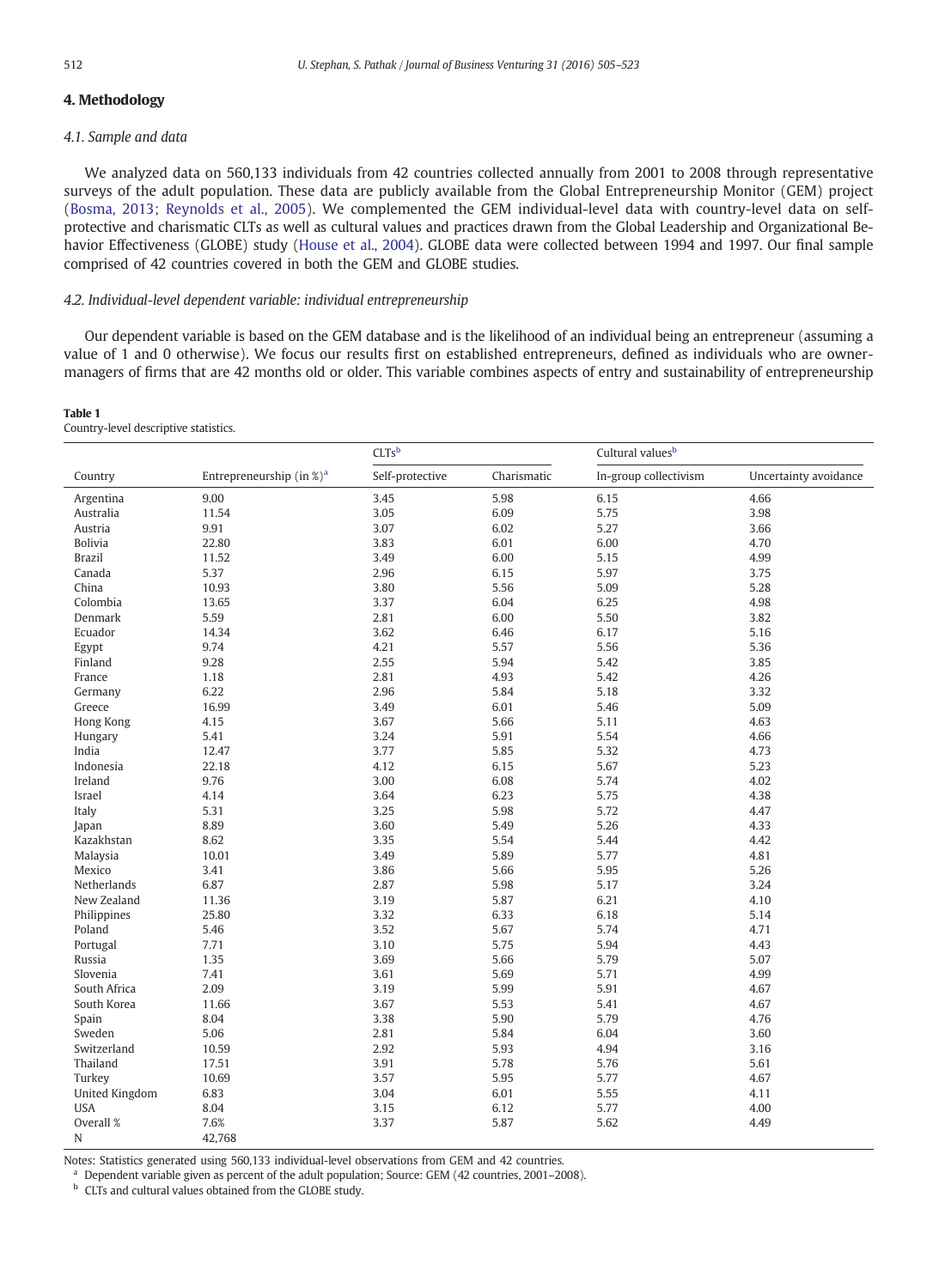as discussed in [Section 3.1](#page-2-0). In our robustness checks, we replicate our findings for measures of entrepreneurial entry that are less affected by survival bias compared to established entrepreneurship. As defined in GEM (e.g., [Bosma, 2013\)](#page-17-0), these measures of entrepreneurial entry include entrepreneurial intention (expecting to start a firm in the next 3 years), nascent entrepreneurship (currently in the process of starting a new firm) and new entrepreneurship (being the owner-manager of a new firm that has paid wages in excess of 3 months but is no older than 42 months).

[Table 1](#page-7-0) provides information on the percent of the adult population identified as entrepreneurs. Since we combine data from 2001 to 2008, we examined the stability of the entrepreneurship indicators at the country-level. We found evidence for substantial stability over time. The average retest-stability was 0.65 for the country-level rate of entrepreneurship.

#### 4.3. Predictor variables at the country-level: CLTs and cultural values

Data on CLTs and cultural values come from the GLOBE study [\(House et al., 2004\)](#page-17-0). Country scores are displayed in [Table 1](#page-7-0) for the CLTs and cultural values used in this study. GLOBE surveyed industry-matched samples of over 17,000 managers working in local firms across 62 societies ([House and Hanges, 2004\)](#page-17-0). CLTs were measured through a questionnaire, which listed 112 items describing a range of traits, skills, behaviors and abilities associated with leadership emergence and effectiveness ([Hanges and](#page-17-0) [Dickson, 2004](#page-17-0)). Leader attributes were rated 1 through 7, with 1 indicating 'this behavior or characteristic greatly inhibits a person from being an outstanding leader' to a high of 7 indicating 'this behavior or characteristic contributes greatly to a person being an outstanding leader'. Through multi-level confirmatory factor analyses, GLOBE grouped the 112 leader attributes into 21 primary dimensions of leadership, which in turn clustered into six global dimensions of leadership in a second-order factor analysis ([Hanges and Dickson, 2004](#page-17-0)). Self-protective and charismatic CLT are two of these second-order global leadership dimensions.

Self-protective CLT is a global leadership dimension that focuses on ensuring the safety and security of the individual through status enhancement and face saving. It includes five primary leadership dimensions: (a) self-centered, (b) status conscious, (c) conflict inducer, (d) face saver, and (e) procedural. Self-protective CLT showed high reliability Cronbach's Alpha 0.98,  $ICC(2)$  interrater reliability 0.93, and meaningful within-country agreement and between-country variation. The  $ICC(1)$  scores for the five subscales ranged from 0.14 to 0.29 [\(Hanges and Dickson, 2004: 137\)](#page-17-0).

Charismatic CLT is another global leadership dimension that reflects the ability to inspire, to motivate, and to expect high performance outcomes from others based on firmly held core values. It includes 6 primary leadership dimensions: (a) visionary, (b) inspirational, (c) self-sacrifice, (d) integrity, (e) decisive and (f) performance oriented. The charismatic CLT dimension showed high reliability Cronbach's Alpha 0.98, ICC(2) 0.95, and meaningful within-country agreement and between-country variation. The ICC(1) scores for the six subscales ranged from 0.14 to 0.19 [\(Hanges and Dickson, 2004: 134](#page-17-0)–137).

Cultural values were also taken from the GLOBE study and are known as "should-be" measures ([House et al., 2004\)](#page-17-0). The "should-be" formulation resonates with the dominant approach to measuring culture through values, i.e. by asking people what is important and desirable ([Inglehart, 1977; Javidan et al., 2006; Schwartz, 1999\)](#page-17-0). It means that values are measured as aspirational ideals of societies [\(Brodbeck et al., 2008; Dorfman et al., 2004\)](#page-17-0). An example item for uncertainty avoidance values is "I believe that societal requirements and instructions should be spelled out in detail so citizens know what they are expected to do." [\(Sully](#page-18-0) [De Luque and Javidan, 2004\)](#page-18-0).

Cultural uncertainty avoidance values were measured as the extent to which a society, organization, or group should rely on social norms, rules, and procedures to alleviate the unpredictability of future events ([Sully De Luque and Javidan, 2004](#page-18-0)). Cronbach's Alpha reliability was 0.85, the  $ICC(2)$  was 0.96, and there was evidence of within-culture agreement and cross-cultural variation (ICC(1) = 0.38, [Hanges and Dickson, 2004\)](#page-17-0). Four items were used to measure this dimension. An example item is "I believe that orderliness and consistency should be stressed, even at the expense of experimentation and innovation".

Cultural in-group collectivism values (henceforth, collectivism) were measured as the extent to which individuals should express pride, loyalty, and cohesiveness in their organizations or families ([Gelfand et al., 2004](#page-17-0)). Cronbach's Alpha reliability was 0.66, ICC(2) was 0.87, and there was evidence of within-culture agreement and cross-cultural variation (ICC(1) = 0.13, [Hanges](#page-17-0) [and Dickson, 2004](#page-17-0)). Four items were used to measure in-group collectivism in the GLOBE study. An example item is "Members of this society should take a great deal of pride in being a member of the society" ([Gelfand et al., 2004](#page-17-0)).

For [Hypothesis 3](#page-6-0) and robustness checks we include measures of cultural practices of uncertainty avoidance and in-group collectivism obtained from the GLOBE study ([House et al., 2004](#page-17-0)). These are similar to the corresponding cultural values described above, with the exception that respondents describe their culture as they perceive it to be ('as is' formulation, instead of 'should be'). For instance, the example item for uncertainty avoidance practices reads "In this society, orderliness and consistency are stressed, even at the expense of experimentation and innovation" ([Sully De Luque and Javidan, 2004\)](#page-18-0).

#### 4.4. Individual- and country-level controls

We controlled for a number of individual-level demographic characteristics obtained from the GEM dataset. Age, gender and education influence the propensity to engage in entrepreneurship ([Arenius and Minniti, 2005\)](#page-16-0). Thus, we included as control variables: age (in years), gender (coded  $1 =$  male,  $2 =$  female) and the level of education (five levels:  $0 =$  none;  $1 =$  some primary;  $2 =$  primary;  $3 =$  secondary and  $4 =$  graduate). Exposure to other entrepreneurs and being a business angel have also been linked to individual entrepreneurship [\(Arenius and Minniti, 2005\)](#page-16-0). Hence, we controlled for an individual's ties with entrepreneurs (1 = the individual knew someone who had started a business within the last two years; 0 = otherwise) and for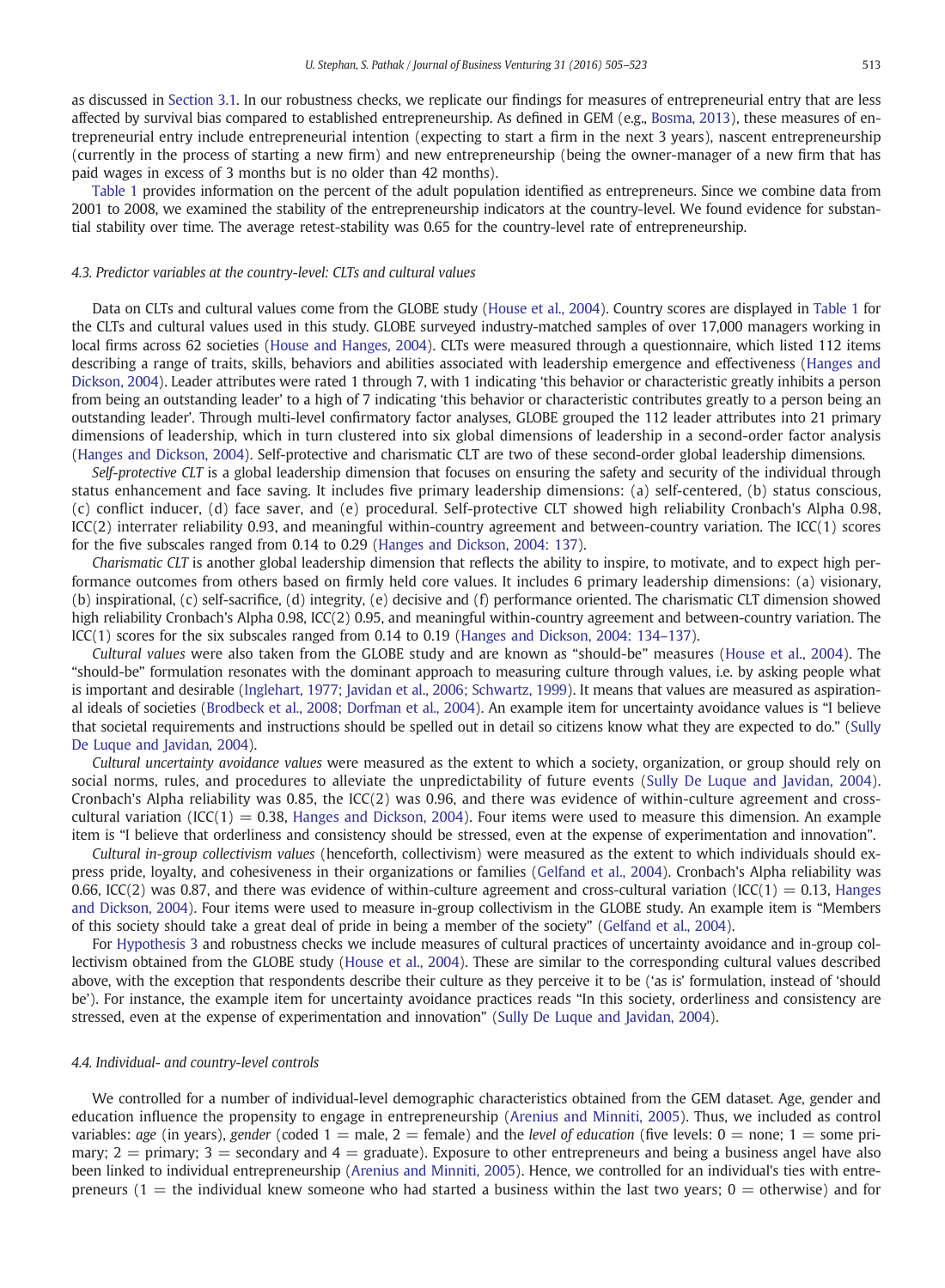<span id="page-9-0"></span>business angel  $(1 =$  the individual personally provided funds within the past three years for a business started by someone else;  $0 =$  otherwise).

At the country-level we controlled for annual GDP per capita in purchasing power parity USD obtained from the World Bank for the years 2001–2008. We also included GDP squared, which had no significant effect and did not change our results, thus it is not reported.

# 4.5. Estimation methods

Our data contains 560,133 individuals grouped in 42 countries resulting in a nested or clustered dataset. Hence, we used multi-level (random effect) logistic regressions<sup>4</sup> which allow us to consider country-level and individual-level variables simultaneously and to assess the relative impact of each. The alternative method would be single-level regressions, either (1) at the level of individuals which implies disaggregating cultural variables to the individual-level (e.g., each individual in a country would be assigned that country's score on self-protective CLT); or (2) at the country-level which entails aggregating the information on individual entrepreneurship to the country-level (i.e. country entrepreneurship rates). Both types of single-level regressions involve biases. Individual-level regressions increase the risk of Type 1 errors and biased standard errors. They also ignore the nature of culture as a collective concept (dis-aggregation bias) and the non-independence of observations within a country. Conversely, country-level regressions risk aggregation bias and fail to acknowledge the nature of entrepreneurship as an individual behavior [\(Hox, 2010; Peterson et al., 2012\)](#page-17-0).

For our data, the likelihood ratio test [\(Hox, 2010](#page-17-0)) was significant, suggesting non-independence of observations within countries. Specifically, ICC(1), or rho, indicated that 13% of the total variation in individual entrepreneurship resided at the countrylevel. This means that substantial amounts of variance in individual entrepreneurship are due to country specific contextual influences [\(Hox, 2010; Peterson et al., 2012](#page-17-0)), which supports the use of multi-level regressions. For multi-level regression [\(Tables 5](#page-11-0) [and 7\)](#page-11-0), all country-level predictors and control variables were z-standardized across countries, resulting in a common metric  $(M = 0, SD = 1)$  and enabling easier interpretation of the results. All individual-level variables entered the regressions unstandardized/un-centered. For the analyses relating cultural values to CLTs ([Table 6](#page-12-0), also [Table 8\)](#page-13-0), single-level regressions at the country-level were appropriate since all concepts were measured and conceptualized at the country-level.

### 5. Results

[Table 2](#page-10-0) presents individual-level correlations among all individual-level variables. [Table 3](#page-10-0) reports the correlations at the countrylevel among all country-level variables. Some country-level correlations exceeded 0.70, which may signal multicollinearity. Thus, we computed the Variance Inflation Factor (VIF) and tolerance values ([Table 4](#page-11-0)). The highest VIF was 2.20 for the country-level variables included in the main model and 4.52 for the mediation model, suggesting that multicollinearity was not a concern for our analyses [\(Kutner et al., 2004\)](#page-17-0).

[Tables 5 and 7](#page-11-0) report multi-level logistic regressions including estimates for the fixed part (estimates of coefficients), the random part (variance component), and model fit statistics. The estimates are reported as Odds Ratios (ORs). ORs greater than one indicate positive associations, ORs less than one, negative associations. [Tables 6 and 8](#page-12-0) report country-level OLS regressions to relate the cultural constructs to each other as part of the mediation tests.

#### 5.1. Hypothesis 1: effects of CLTs on individual entrepreneurship

[Table 5](#page-11-0) shows that the CLTs were significantly related to individual entrepreneurship in support of [Hypothesis 1a and 1b](#page-4-0). A unit standard deviation change in self-protective CLT increased the individual-level likelihood of engaging in entrepreneurship by 59% (OR = 1.59;  $p < 0.001$ ). Similarly, a unit standard deviation change in *charismatic CLT* increased an individual's likelihood of engaging in entrepreneurship by 36% (OR = 1.36;  $p < 0.001$ ). The two CLTs jointly explained half of the country-level variance in individual entrepreneurship  $(51%)$  after accounting for control variables.<sup>5</sup>

#### 5.2. Hypothesis 2: indirect effects of cultural values on individual entrepreneurship

[H2a](#page-5-0) and [H2b](#page-6-0) were tested in three steps. First, we explored whether cultural values were related to CLTs. Second, we examined whether the strength of the effect of cultural values on entrepreneurship was reduced when CLTs were also introduced in the regression. Third, we tested whether this reduction was significant. These three steps are essential to establish the proposed mediation/indirect effect of distal cultural values via more proximal CLTs on entrepreneurship [\(MacKinnon et al., 2007\)](#page-17-0).

First, [Table 6](#page-12-0) reports the results of country-level OLS regressions testing the associations among only the culture-level constructs (cultural values and CLTs). As expected, uncertainty avoidance values were significantly positively related to self-

<sup>&</sup>lt;sup>4</sup> 'Random effects' means that the intercept can vary randomly across countries to account for the country-level variation in entrepreneurship. We test a random intercepts and not a random slopes model.

 $5\,$  Before computing the model shown in [Table 5](#page-11-0), we conducted a separate regression that included only control variables – both at the individual and at the countrylevel – and computed the variance components for this model. The proportion of the country-level variance explained by the two CLTs was computed relative to the variance components obtained from this unreported regression.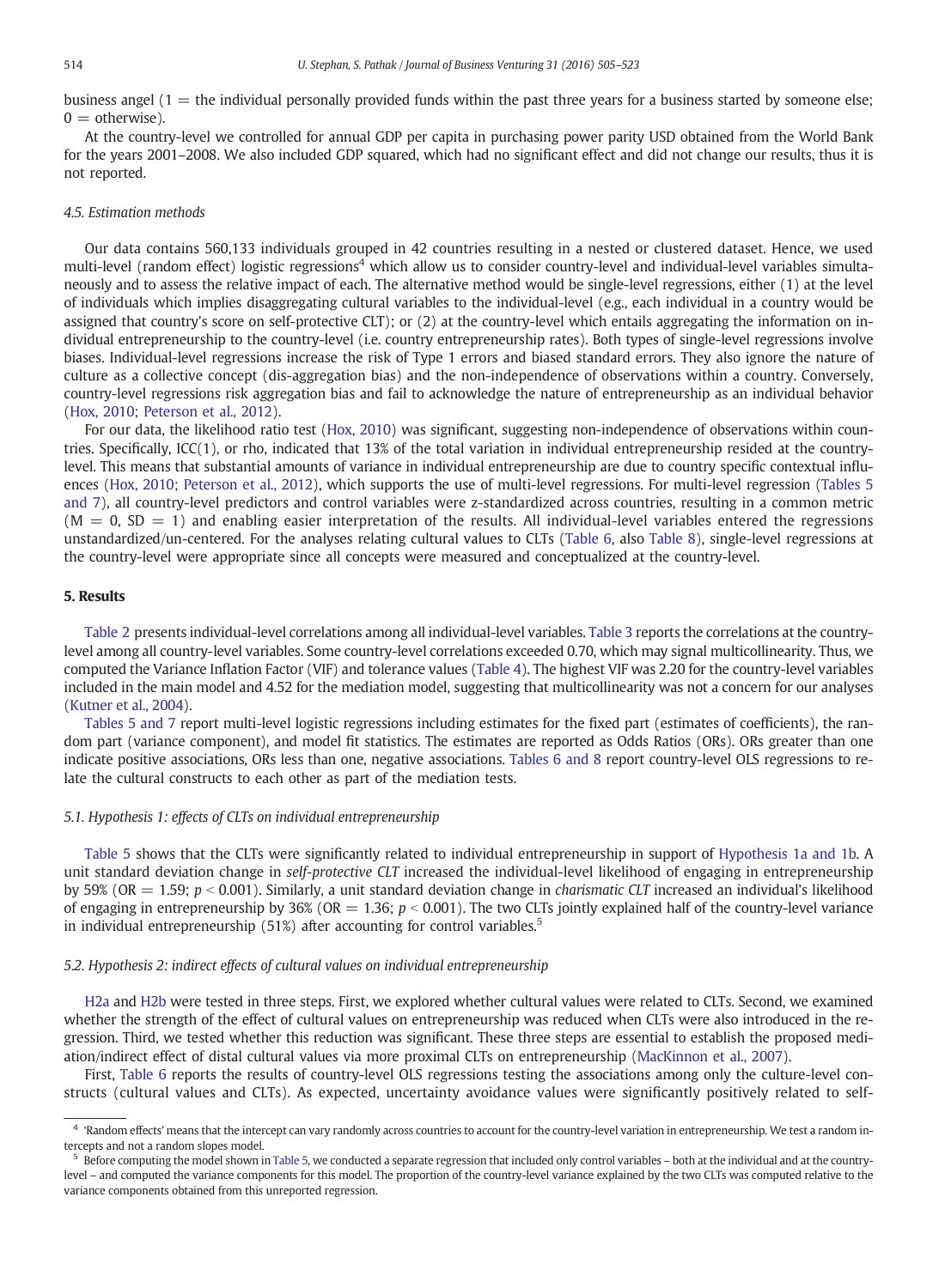| Table 2 |                                      |  |
|---------|--------------------------------------|--|
|         | Individual-level correlation matrix. |  |

<span id="page-10-0"></span> $T = 1.12$ 

| Variables                                        | M             | <b>SD</b>     |                       |                        |                        |                        |           |
|--------------------------------------------------|---------------|---------------|-----------------------|------------------------|------------------------|------------------------|-----------|
| 1. Individual entrepreneurship<br>2. Age         | 0.08<br>42.83 | 0.27<br>15.33 | $0.06***$             |                        |                        |                        |           |
| 3. Gender<br>4. Education level                  | 1.52<br>2.18  | 0.50<br>1.07  | $-0.09**$<br>$0.02**$ | $0.03***$<br>$-0.08**$ | $-0.02**$              |                        |           |
| 5. Ties with entrepreneurs<br>6. Business angels | 0.36<br>0.03  | 0.48<br>0.18  | $0.10**$<br>$0.06***$ | $-0.16**$<br>$-0.01**$ | $-0.11**$<br>$-0.05**$ | $0.11***$<br>$0.04***$ | $0.14***$ |

Notes: N = 560,133 individuals with the exception of correlations for entrepreneurial intention which are based on 495,838 individuals. M - means, SD-standard deviations. Variables 1, 5 and 6 are coded 0–1, gender is coded 1–2, and education 0–4. All correlations are statistically significant minimum at \*\*p < 0.01.

protective leadership. Also as expected, cultural collectivism values were significantly negatively related to self-protective CLTs and positively to charismatic CLTs. This was the case independent of whether GDP was included as a control variable. The only exception was the non-significant relationship of uncertainty avoidance values with charismatic CLT. This step establishes the first link of the indirect/mediation effect.

Second, [Table 7](#page-12-0) reports analyses regressing cultural values and CLTs on individual entrepreneurship using multi-level logistic regressions. These analyses establish whether the effects of uncertainty avoidance and collectivism values on individual entrepreneurship weaken when self-protective and charismatic CLTs were also included in the regression. This would be indicative of the two CLTs mediating the effects of the cultural values. [Table 7](#page-12-0) shows first the model that includes only the two cultural values (Model 1), followed by a second model which includes cultural values as well as CLTs as predictors (Model 2).

Third, to formally test the proposed mediation effect, we conducted multi-level mediation tests [\(Zhang et al., 2009](#page-18-0)). These tests yield a t-statistic based on [Freedman and Schatzkin's \(1992\)](#page-17-0) methodology. They test whether the drop in the coefficients of distal cultural values on entrepreneurship (as established in step 2, [Table 7\)](#page-12-0) is significant when the more proximal mediators (CLTs) are also included in the model. It does so while considering the relationships between cultural values and CLTs (as per [Table 6,](#page-12-0) Models 2 and 4). The detailed computations for the multi-level mediation tests are available from the authors, and are summarized next.

With regard to uncertainty avoidance values [\(H2a\)](#page-5-0), we only tested for a possible mediation of self-protective CLT, since charismatic CLT was not significantly associated with uncertainty avoidance values ([Table 6\)](#page-12-0). Self-protective CLT significantly mediated the influence of uncertainty avoidance cultural values on individual entrepreneurship ( $t = 1.74$ ,  $p < 0.10$ , df = 40). The OR for uncertainty avoidance values in [Table 7](#page-12-0) decreased (from Model 1 to Model 2) and the significance levels dropped, but remained significant, when self-protective CLT was introduced in the regression. This indicates a partial mediation effect.

With regard to in-group collectivism values [\(H2b\)](#page-6-0), we first note that these values showed no strong direct effect on entrepreneurship [\(Table 7](#page-12-0) Model 1). This used to be seen as problematic for establishing mediation, but as [MacKinnon et al. \(2007\)](#page-17-0) explain, it is no longer the case. This is because requiring a significant effect between predictor and dependent variable substantially reduces the statistical power to detect an existing mediation effect. We proceeded and found support that selfprotective CLT ( $t = 4.18$ ,  $p < 0.001$ , df = 40) and charismatic CLT mediate the effect of in-group collectivism on individual entrepreneurship ( $t = 3.76$ ,  $p < 0.001$ , df = 40). In sum, [H2a](#page-5-0) and [H2b](#page-6-0) were supported for collectivism and partially supported for uncertainty avoidance values.

### 5.3. Hypothesis 3: indirect effects of CLTs and cultural values vs. practices

To compare whether CLTs mediate the effects of cultural values more strongly than those of the equivalent cultural practices, we first had to establish that these cultural practices influence the two CLTs via a country-level OLS regression [\(Table 8](#page-13-0)). As described in [Section 5.2](#page-9-0) step 1, for mediation to exist, a relationship between the predictor and the mediator needs to be established as a starting point. This was not the case for the two cultural practices. They were not significantly related to self-protective and

| Table 3                           |  |
|-----------------------------------|--|
| Country-level correlation matrix. |  |

| Variables                                                                                                                                                                                                              | M                                                      | <b>SD</b>                                              |                                                                  |                                                         |                                          | 4                             |                       | 6        |           |
|------------------------------------------------------------------------------------------------------------------------------------------------------------------------------------------------------------------------|--------------------------------------------------------|--------------------------------------------------------|------------------------------------------------------------------|---------------------------------------------------------|------------------------------------------|-------------------------------|-----------------------|----------|-----------|
| 1. Established entrepreneurship<br>2. GDP per capita (USD)<br>3. Self-protective CLT<br>4. Charismatic CLT<br>5. Uncertainty avoidance values<br>6. In-group collectivism values<br>7. Uncertainty avoidance practices | 0.08<br>28,119<br>3.37<br>5.87<br>4.49<br>5.62<br>4.18 | 0.27<br>13.962<br>0.38<br>0.29<br>0.61<br>0.35<br>0.62 | $-0.37*$<br>$0.36*$<br>$0.41***$<br>$0.35*$<br>0.19<br>$-0.28 +$ | $-0.73**$<br>0.03<br>$-0.81**$<br>$-0.34*$<br>$0.66***$ | $-0.11$<br>$0.82**$<br>0.08<br>$-0.64**$ | $-0.09$<br>$0.38*$<br>$-0.04$ | $0.30 +$<br>$-0.73**$ | $-0.35*$ |           |
| 8. In-group collectivism practices                                                                                                                                                                                     | 5.06                                                   | 0.69                                                   | $0.39*$                                                          | $-0.81**$                                               | $0.74***$                                | $-0.08$                       | $0.83**$              | 0.24     | $-0.73**$ |

Notes:  $N = 42$  countries. M - means, SD-standard deviations. Individual entrepreneurship has been aggregated to the country-level to represent rates of entrepreneurship (percent entrepreneurs in the population);  $*p < 0.01$ ,  $*p < 0.05$ ,  $+p < 0.10$ .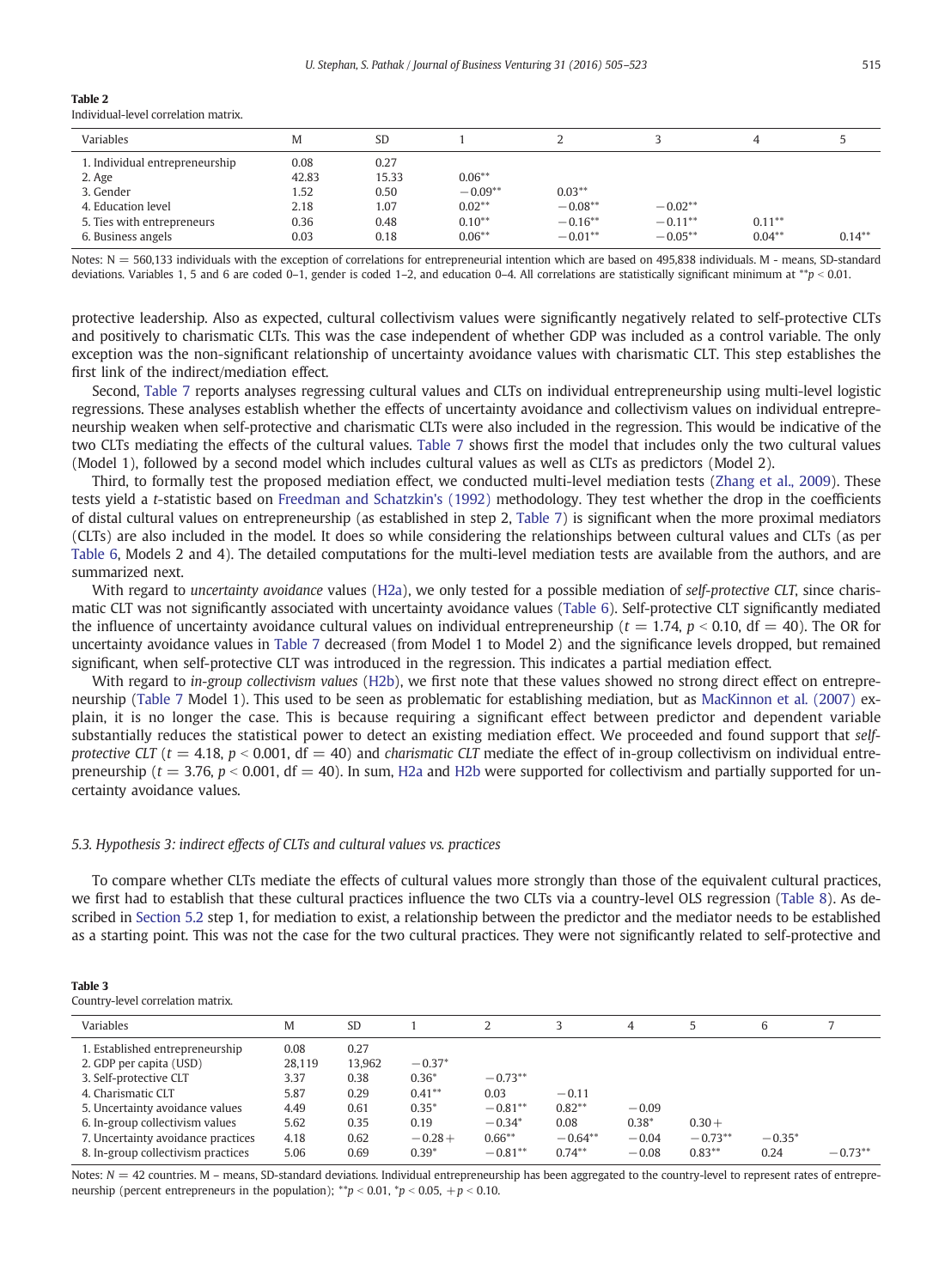# <span id="page-11-0"></span>Table 4

Multicollinearity tests for country-level variables.

| Variables                                  | <b>VIF</b> | Tolerance |
|--------------------------------------------|------------|-----------|
| Multicollinearity test for main model      |            |           |
| 1. GDP per capita, USD                     | 2.18       | 0.46      |
| 2. Self-protective CLT                     | 2.20       | 0.45      |
| 3. Charismatic CLT                         | 1.02       | 0.98      |
| Multicollinearity test for mediation model |            |           |
| 1. GDP per capita, USD                     | 3.11       | 0.68      |
| 2. Self-protective CLT                     | 3.71       | 0.73      |
| 3. Charismatic CLT                         | 1.22       | 0.18      |
| 4. Uncertainty avoidance values            | 4.52       | 0.78      |
| 5. In-group collectivism values            | 1.57       | 0.36      |

Notes: Scores generated with 42 observations. Our variables do not suffer from multicollinearity. None of the VIF scores are above 5 and none of the tolerance scores  $< 0.10$ .

charismatic CLTs, while the corresponding cultural values showed significant relationships with both CLTs ([Table 8](#page-13-0)). Thus [H3](#page-6-0) is supported.

#### 5.4. Robustness checks and further results

We conducted seven tests of the robustness of our results. The full results are available on request from the authors.

First, we replicated our results for indicators of entrepreneurial entry (nascent and new entrepreneurship) and entrepreneurial propensity (entrepreneurial intention) as defined by GEM. CLTs were significantly and positively related to nascent and new entrepreneurship and to entrepreneurial intentions. Wald-tests for coefficient differences revealed that the relationships with the two CLTs were of similar strength for intention, nascent, new and established entrepreneurship. Self-protective and charismatic CLT explained about half of the country-level variation of each entrepreneurship indicator (42 to 51%). These findings were also replicated when we conducted a multi-level multinomial regression operationalizing the dependent variable as an ordered categorical variable that combined the four indicators ( $0 =$  no entrepreneurial engagement,  $1 =$  entrepreneurial intentions,  $2 =$  nascent,  $3 =$  new, and  $4 =$  established entrepreneurship).

#### Table 5

Effects of CLTs on individual entrepreneurship<sup>a</sup>.

|                                                         | Individual entrepreneurship |
|---------------------------------------------------------|-----------------------------|
| Fixed effects estimates                                 |                             |
| Individual-level                                        |                             |
| Age                                                     | $1.02***(0.00)$             |
| Gender $(1)$ = male baseline)                           |                             |
| Female                                                  | $0.52***(0.01)$             |
| Education level ( $0 =$ none baseline)                  |                             |
| Primary                                                 | $1.67***(0.17)$             |
| Some secondary                                          | $1.75***(0.18)$             |
| Secondary                                               | $1.87***(0.19)$             |
| Graduate                                                | $1.97***$ (0.20)            |
| Ties with entrepreneur                                  | $1.98***(0.02)$             |
| <b>Business angel</b>                                   | $1.56***(0.03)$             |
| Country-level                                           |                             |
| GDP per capita, USD                                     | $1.46***(0.03)$             |
| Self-protective CLT                                     | $1.59***(0.13)$             |
| Charismatic CLT                                         | $1.36***(0.10)$             |
| Random parameters                                       |                             |
| Number of individuals                                   | 560.133                     |
| Number of countries                                     | 42                          |
| Variance component                                      | 0.40                        |
| % country-level variance explained by CLTs <sup>b</sup> | 51                          |
| Model fit statistics                                    |                             |
| Degrees of freedom                                      | 11                          |
| $Prob > Chi-squared$                                    | ***                         |
| Log likelihood                                          | $-140,440$                  |
| Likelihood ratio test vs. single-level regression $c$   | ***                         |

Notes: \*\*\*p < 0.001, \*\*p < 0.01, \*p < 0.05, +p < 0.10 (two-tailed).

Estimates represent Odds Ratio (OR). OR  $> 1$  represents a positive and OR  $< 1$  a negative relationship. Standard errors are shown in parentheses;

<sup>b</sup> In unreported analyses, we first calculated the variance components for the model without the two CLTs, i.e. the model with only controls. The percentage decrease in the values of the country variance components when the CLTs were added yielded the proportion of the remaining variance explained by the CLTs after all controls had been accounted for.

Statistical significance of the Likelihood Ratio test indicates that a multi-level regression model is preferred.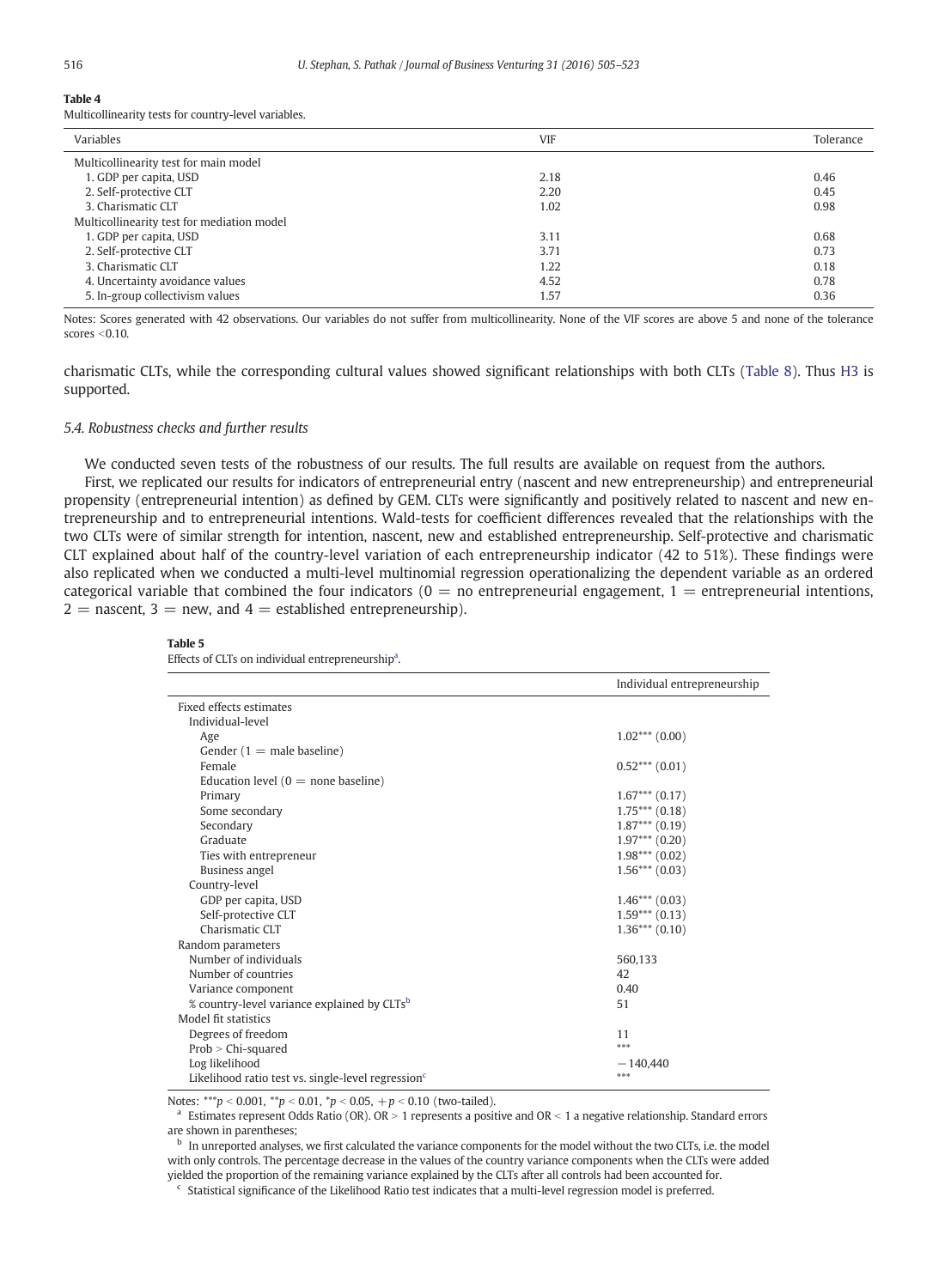<span id="page-12-0"></span>

| Table 6 |                                                  |  |  |
|---------|--------------------------------------------------|--|--|
|         | Effects of cultural values on CLT <sup>a</sup> . |  |  |

|                                    | Self-protective CLT |           | Charismatic CLT |           |
|------------------------------------|---------------------|-----------|-----------------|-----------|
|                                    | Model 1             | Model 2   | Model 3         | Model 4   |
| Uncertainty avoidance              | $0.60***$           | $0.53***$ | $-0.09$         | $-0.13$   |
|                                    | (0.06)              | (0.09)    | (0.06)          | $(-0.05)$ |
| In-group collectivism              | $-0.22*$            | $-0.26*$  | $0.32**$        | $0.29*$   |
|                                    | (0.10)              | (0.12)    | (0.11)          | (0.37)    |
| GDP per capita, USD                |                     | $-0.00$   |                 | $-0.00$   |
|                                    |                     | (0.00)    |                 | (0.00)    |
| Number of observations (countries) | 42                  | 42        | 42              | 42        |
| F-test                             | 50.33               | 33.91     | 3.90            | 2.70      |
| <i>p</i> -Value (F-test)           | $***$               | $***$     | $\ast$          | $^{+}$    |
| R-squared                          | 0.72                | 0.72      | 0.16            | 0.17      |
| Adjusted R-squared                 | 0.70                | 0.70      | 0.12            | 0.11      |

Note. \*\*\*p < 0.001, \*\*p < 0.01, \*p < 0.05, +p < 0.10 (two-tailed).

a This table is based on OLS regressions and displays standardized regression coefficients and their standard errors in parentheses based on country-level regression  $(N = 42)$ .

Second, we conducted a robustness check to ensure that the significance levels of the main effects of the two CLTs were not driven by the large number of observations alone - 560,133 individual responses. We used the sample command in Stata. It allows the random sampling and retaining of a given percentage of the total number of observations while still clustering them across the 42 countries included in our study. We retained samples ranging from as low as  $1\%$  (N = 5601) to 100% of the full sample. There was no loss of generalizability in results for samples that retained  $>1\%$  of the full sample.

The third robustness check concerned the CLTs. Guided by our theorizing, we tested the association of two of the six global CLT dimensions identified in the GLOBE study. Including all six CLTs in one regression was not meaningful due to the high intercorrelations among the dimensions, raising multicollinearity concerns. We followed [Stephan and Uhlaner's \(2010\)](#page-18-0) approach of handling multicollinearity in conceptually closely related country-level constructs, and conducted a country-level factor analysis of the six CLTs. We found a clear two-factor solution – i.e. the six CLTs loaded distinctly on two factors. The charismatic, teamoriented and humane-oriented CLTs all loaded positively on the first factor, with a Cronbach's Alpha of 0.74 when these three

#### Table 7

Effects of cultural values and CLTs on individual entrepreneurship<sup>a</sup>.

|                                        | Individual entrepreneurship |                 |
|----------------------------------------|-----------------------------|-----------------|
|                                        | Model 1                     | Model 2         |
| Fixed effects estimates                |                             |                 |
| Individual-level                       |                             |                 |
| Age                                    | $1.02***(0.00)$             | $1.02***(0.00)$ |
| Gender $(1)$ = male baseline)          |                             |                 |
| Female                                 | $0.52***(0.01)$             | $0.52***(0.01)$ |
| Education level ( $0 =$ none baseline) |                             |                 |
| Primary                                | $1.68***(0.17)$             | $1.68***(0.17)$ |
| Some secondary                         | $1.75***$ (0.18)            | $1.75***(0.18)$ |
| Secondary                              | $1.87***$ (0.19)            | $1.87***(0.19)$ |
| Graduate                               | $1.97***$ (0.20)            | $1.97***(0.20)$ |
| Ties with entrepreneur                 | $1.98***(0.02)$             | $1.98***(0.02)$ |
| <b>Business angel</b>                  | $1.57***$ (0.03)            | $1.57***(0.03)$ |
| Country-level                          |                             |                 |
| GDP per capita, USD                    | $1.46***(0.02)$             | $1.46***(0.02)$ |
| Uncertainty avoidance                  | $1.58***(0.17)$             | $1.34 + (0.24)$ |
| In-group collectivism                  | 1.06(0.12)                  | 0.93(0.09)      |
| Self-protective CLT                    |                             | $1.30 + (0.18)$ |
| Charismatic CLT                        |                             | $1.38***(0.11)$ |
| Random parameters                      |                             |                 |
| Number of individuals                  | 560,133                     | 560,133         |
| Number of countries                    | 42                          | 42              |
| Variance component                     | 0.56                        | 0.37            |
| Model fit statistics                   |                             |                 |
| Degrees of freedom                     | 11                          | 13              |
| $Prob > Chi-squared$                   | ***                         | ***             |
| Log likelihood                         | $-140.447$                  | $-140,439$      |
| Likelihood ratio test <sup>b</sup>     | ***                         | ***             |

Notes: \*\*\* $p < 0.001$ , \*\* $p < 0.01$ , \* $p < 0.05$ , + $p < 0.10$ ; 2-tailed significances.

 $^{\rm a}$  Estimates represent Odds Ratios (OR). OR > 1 represent a positive relationship, whereas OR < 1 represent a negative relationship. Standard errors are shown in parentheses.

<sup>b</sup> Statistical significance of the Likelihood Ratio test indicates that a multi-level regression model is preferred.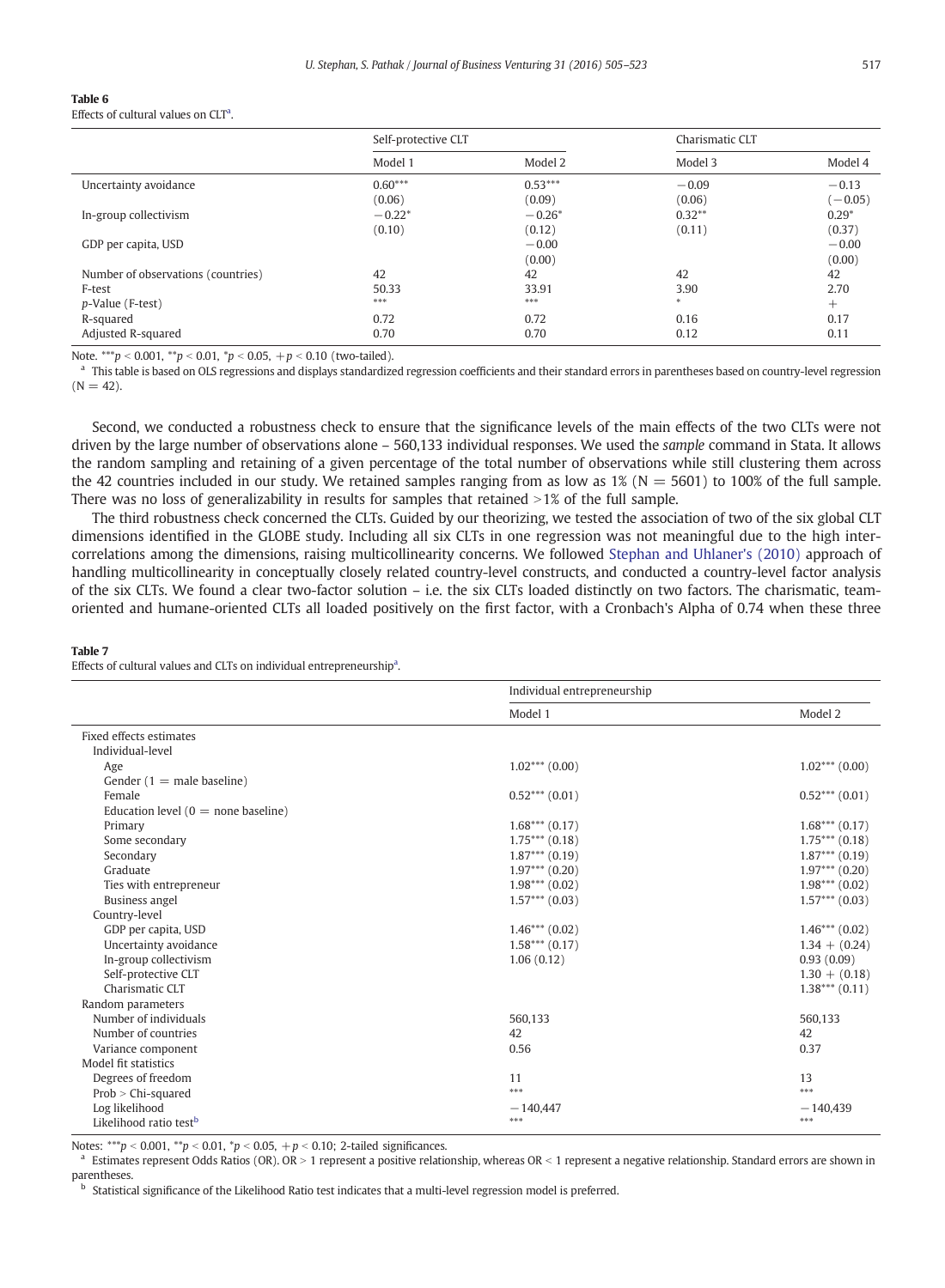#### <span id="page-13-0"></span>Table 8

Effects of cultural values and practices on CLT<sup>a</sup>.

|                                    | Self-protective CLT |          | Charismatic CLT |         |
|------------------------------------|---------------------|----------|-----------------|---------|
|                                    | Model 1             | Model 2  | Model 3         | Model 4 |
| Uncertainty avoidance values       | $0.42***$           | $0.37**$ | $-0.12$         | $-0.18$ |
|                                    | (0.10)              | (0.11)   | (0.12)          | (0.13)  |
| In-group collectivism values       | $-0.21*$            | $-0.26*$ | $0.33***$       | $0.28*$ |
|                                    | (0.11)              | (0.11)   | (0.12)          | (0.13)  |
| Uncertainty avoidance practices    | $-0.06$             | $-0.07$  | $-0.05$         | $-0.07$ |
|                                    | (0.09)              | (0.08)   | (0.10)          | (0.10)  |
| In-group collectivism practices    | 0.09                | 0.06     | $-0.01$         | $-0.02$ |
|                                    | (0.09)              | (0.09)   | (0.11)          | (0.11)  |
| GDP                                |                     | $-0.00$  |                 | $-0.00$ |
|                                    |                     | (0.00)   |                 | (0.00)  |
| Number of observations (countries) | 42                  | 42       | 42              | 42      |
| F-test                             | 23.83               | 18.99    | 2.20            | 1.81    |
| p-Value (F-test)                   | $***$               | $***$    | $^{+}$          | $^{+}$  |
| R-squared                          | 0.72                | 0.73     | 0.19            | 0.20    |
| Adjusted R-squared                 | 0.69                | 0.69     | 0.10            | 0.09    |

Note. \*\*\*p < 0.001, \*\*p < 0.01, \*p < 0.05, +p < 0.10 (two-tailed).

a This table is based on OLS regressions and displays standardized regression coefficients and their standard errors in parentheses based on country-level regression  $(N = 42)$ .

CLTs were combined into one scale. This factor arguably reflects outward-oriented, other-focused leadership, where leaders are expected to proactively inspire others while being sensitive to and building positive relationships. Self-protective and autonomous CLTs loaded positively, and participative CLT negatively, on the second factor (Cronbach's Alpha 0.70). This factor (self-protective, autonomous and non-participative) reflects inward-oriented, self-focused leadership. The primary concern of such leaders is for their own needs, status, and advancement, potentially to the detriment of others. Next, we computed the factor scores and replicated the analyses in [Table 5](#page-11-0). In support of our main results, both factors were positively associated with individual entrepreneurship.

The fourth robustness check concerned the entrepreneurial leadership CLT proposed by [Gupta et al. \(2004\)](#page-17-0), the 'GMS' measure hereafter. The GMS measures and the charismatic CLT correlated at  $r = 0.96$ ,  $p < 0.001$ , N = 42 countries, suggesting that they capture the same construct. There was no significant correlation of GMS with self-protective CLT  $r = -0.20$  n.s. N = 42. Consequently, we could fully replicate the findings shown in [Table 5](#page-11-0) when we substituted the GMS measure for charismatic CLT. We prefer the original GLOBE charismatic CLT over the GMS measure, since the GLOBE CLT measures have been validated against a range of criteria, unlike the GMS measure. Except in the present study, neither measure has previously been related to individual entrepreneurship.

Fifth, we replicated the significant positive effects of self-protective and charismatic CLTs when controlling for cultural practices. We estimated the multi-level regressions as shown in [Table 5,](#page-11-0) adding cultural practices of uncertainty avoidance and in-group collectivism as country-level control variables.

Sixth, we explored potential *curvilinear effects* for self-protective and charismatic CLTs by including a squared term for each CLT in our regression (inspired by [Bullough et al., 2014\)](#page-17-0). There were no significant curvilinear effects.

Seventh, we tested, but found no support, for an interaction effect of self-protective and charismatic CLTs on entrepreneurship in addition to their direct effects. This may be because hardly any countries in our data set scored low on both CLTs.

#### 6. Discussion

This paper investigated the cultural drivers of individual entrepreneurship in a multi-level study of 42 countries. We find that cultures' conceptions of ideal leadership, or culturally endorsed leadership theories (CLTs), matter for entrepreneurship. We see more entrepreneurship in cultures that view self-protective and charismatic leadership as relatively more desirable. These findings replicate across checks for methodological and substantive robustness, including across different measures of entrepreneurship (entrepreneurial intention, nascent, new, and established entrepreneurship). We also find support for our proposition that CLTs are more proximally relevant to entrepreneurship as compared to general cultural values, which influence entrepreneurship more distally. Self-protective and charismatic CLTs partially mediate the effect of the cultural values of uncertainty avoidance and collectivism on entrepreneurship. As predicted, there was no similar indirect effect for cultural practices.

Understanding how culture influences entrepreneurship is significant for both theory and empirical research on entrepreneurship around the world. Entrepreneurial action is embedded in culture. Understanding what aspects of culture are relevant for individual entrepreneurship, and how (through which mechanisms they operate), can help to contextualize entrepreneurship theories. This is important if entrepreneurship research is to move beyond its still dominant focus on North America and Europe. We advance and complicate theorizing on how culture influences entrepreneurship. First, we introduce cultural leadership ideals as important yet previously overlooked aspects of national culture that explains substantial variation in entrepreneurship across countries. Second, our study helps to make sense of past conflicting findings regarding cultural values in two ways: it distinguishes distal from proximal aspects of culture; and highlights that cultural values and practices influence entrepreneurship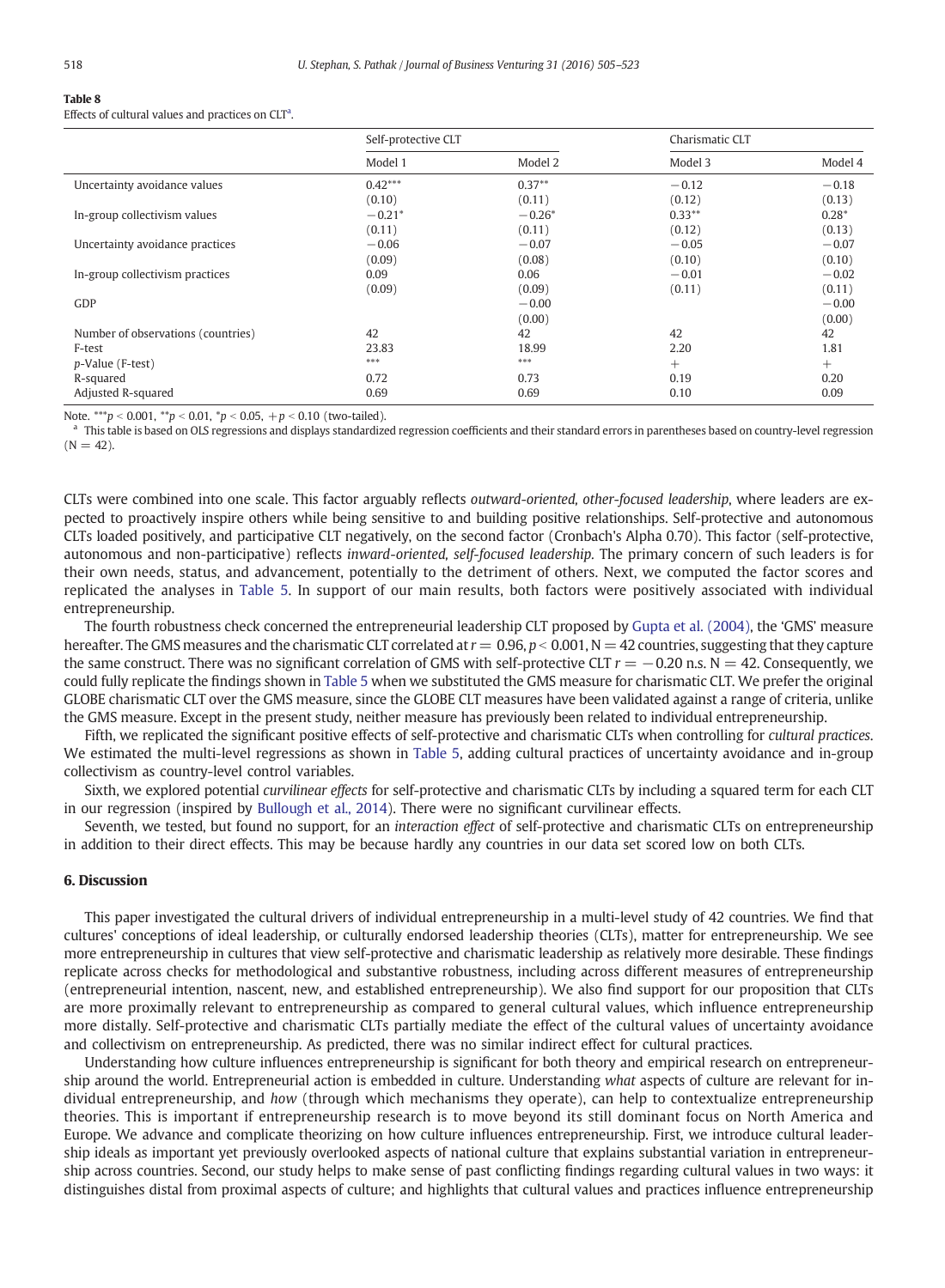through different and distinct mechanisms. In addition, our study has implications for cross-cultural leadership research by extending it to entrepreneurship. Next, we elaborate on our contributions and specific findings.

# 6.1. Implications for comparative entrepreneurship research

#### 6.1.1. Cultural leadership ideals as a new perspective

This study contributes to comparative entrepreneurship research by advancing the understanding of the informal institutions that underlie the stable cross-country differences in entrepreneurship rates. We introduce and theorize CLTs as an important and domain-specific, yet so far unexplored, aspect of national culture relevant for entrepreneurship research by building on crosscultural and implicit leadership theory ([House et al., 2004; Lord and Maher, 1991](#page-17-0)), and considering entrepreneurs as leaders (e.g., [Vecchio, 2003\)](#page-18-0). Self-protective and charismatic CLTs are relevant and robust country-level drivers of entrepreneurship, explaining about half of the country-level variation in individual entrepreneurship.

Self-protective and charismatic CLTs were both positively related to individual entrepreneurship. Charismatic leadership is strongly endorsed across cultures and is seen as wholly desirable. However, self-protective leadership is generally viewed more negatively, i.e. either as inhibiting effective leadership or as 'neutral'. The literature typically focusses on the positive aspects of entrepreneurship, often portraying entrepreneurs as charismatic and even heroic leaders [\(Gupta et al., 2004; Williams and](#page-17-0) [Gurtoo, 2013\)](#page-17-0). Our findings suggest a more balanced view of entrepreneurship, highlighting its less desirable self-protective aspect, as well as its charismatic aspect. This is consistent with the multiple and often conflicting demands that entrepreneurs face. On the one hand they need to be co-operative so as to initiate change, which is facilitated by cultural support for charismatic leadership. On the other hand, they need to be to some degree self-protective and competitive in order to avoid being exploited – which is enabled by cultural endorsement of self-protective leadership. In this regard, the countries of South America may be considered prototypical entrepreneurial cultures. Although there are limitations to highlighting individual countries based on a multivariate, multi-level analysis, we note that all South American countries in our sample score high (i.e. above the sample mean) on both self-protective and charismatic leadership. They are also among the countries with the highest entrepreneurship rates in our sample. The other countries following this pattern are South Asian (Indonesia and Malaysia).

Self-protective and charismatic CLTs are statistically independent dimensions. Thus, each dimension on its own may also be beneficial for entrepreneurship. This allows, again very tentatively, to discern further types of 'entrepreneurial cultures' with relatively high entrepreneurship rates (above the sample mean, but typically lower than the cultures described above). Relatively high scores of self-protective leadership paired with lower charismatic leadership underlie the high rates of entrepreneurship in Asian countries such as China, India, South Korea and Thailand. Conversely, the relatively high entrepreneurship rates in countries such as Australia, Ireland, New Zealand and the USA are underpinned by a combination of high charismatic leadership with very low endorsement of self-protective leadership. Of the two Middle Eastern countries in the data set, Egypt shows the same pattern as the Asian cultures (relatively high self-protection/low charisma), while Turkey scores high on both leadership dimensions. Of course these observations are imperfect and there are exceptions. Yet, the clustering of countries and our statistical findings illustrate how valuable it is to consider self-protective leadership. It originates in non-Western concepts of leadership [\(House](#page-17-0) [et al., 2004](#page-17-0)) and clearly differentiates an important set of entrepreneurial economies in South America, Asia and, tentatively, the Middle East. These would be overlooked, and their high entrepreneurship rates would remain poorly understood, if we had been solely focusing on the more 'Western' charismatic leadership concept.

Notably, these findings transcend the debate on whether cultural collectivism or individualism stimulates entrepreneurship. Self-protective and charismatic leadership each combine more individualistic traits (e.g., self-centric, competitive and proactive) with attributes that are more collectivist in nature (e.g., status-conscious, face-saving, and self-sacrifice). This highlights that elements of both individualism and collectivism are important for entrepreneurship [\(Tiessen, 1997](#page-18-0)). It also underscores that it is important to consider the more proximal concepts and mechanisms, such as CLTs, through which general cultural values influence entrepreneurship.

#### 6.1.2. Advancing theorizing on culture in entrepreneurship

We advance theory by outlining which aspects of culture are relevant for entrepreneurship and how. In their review, [Hayton](#page-17-0) [and Cacciotti \(2013\)](#page-17-0) concluded that progress hinges on elucidating the mechanisms connecting culture and entrepreneurship, and on clarity about the type of construct used to measure culture – thus the 'how' and 'what' building blocks of theory. Drawing upon norm theory (e.g., [Cialdini and Trost, 1998\)](#page-17-0) allows us to differentiate the 'what', i.e. cultural values and practices. It also enables us to theorize about different mechanisms ('how') through which these constructs influence entrepreneurship. In particular, CLTs act as more proximal cultural influences on entrepreneurship compared with more distal general cultural values. Our findings support the notion that cultural values and practices impact entrepreneurship through different mechanisms - practices have a more direct effect on behaviors, while values exert a more indirect influence through other aspect of culture such as CLTs.

More specifically, we found that self-protective CLT partially mediated the effect of both cultural values (uncertainty avoidance and collectivism) and that charismatic CLT mediated the effects of collectivism. The weaker mediating effects for charismatic CLT may be due to the lower variation in charismatic compared to self-protective CLT across cultures. Our results are strengthened by the fact that mediation tests demand considerable statistical power ([MacKinnon et al., 2007](#page-17-0)) and we were limited by our sample of 42 countries.

Furthermore, while CLTs mediated the influence of cultural values; this was not the case for cultural practices. That CLTs and cultural practices reflect distinct influencing mechanisms is also consistent with our additional findings (reported in [Section 5.4](#page-11-0)).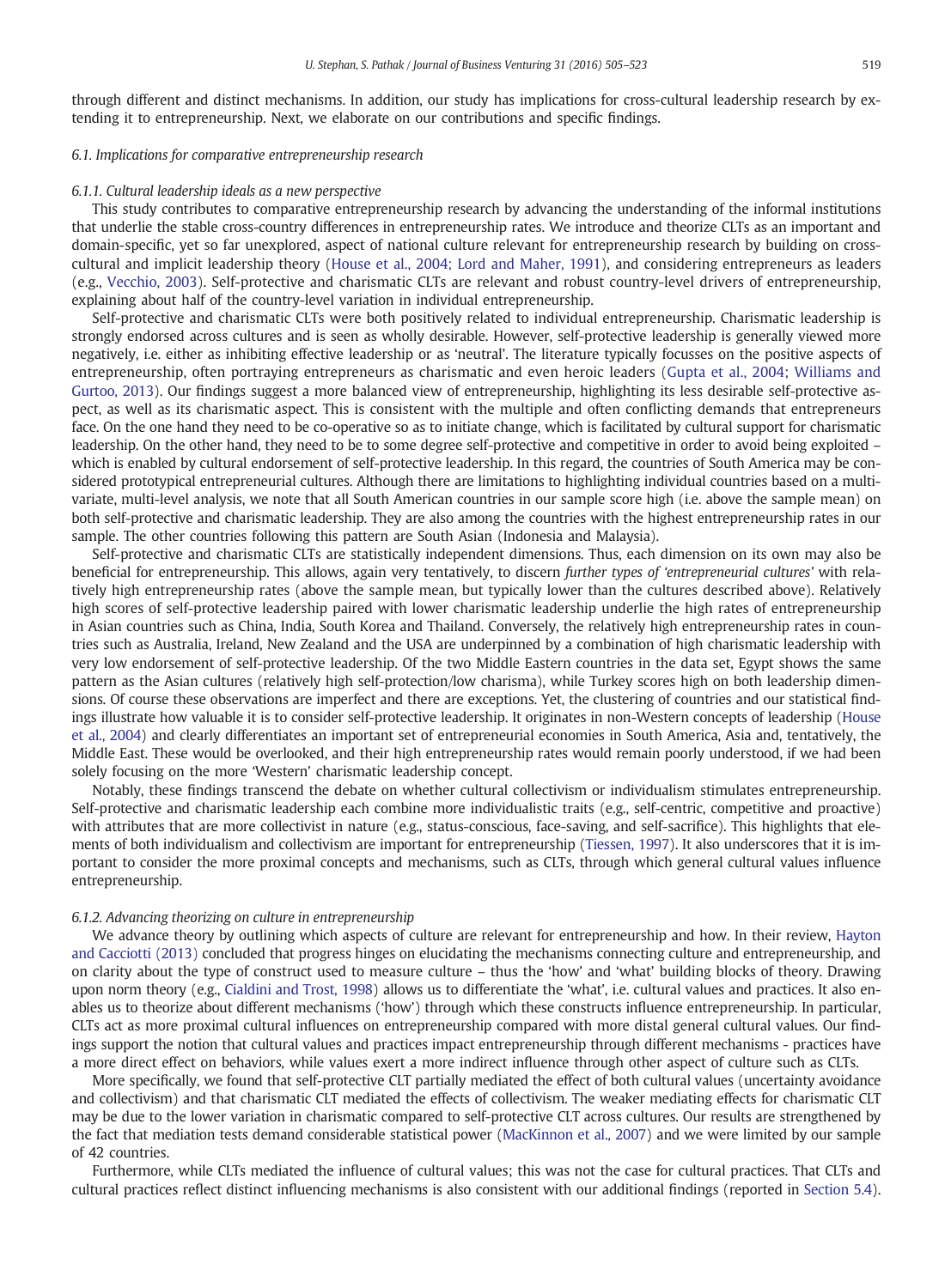The two CLTs showed incremental validity beyond cultural practices, i.e. they explained additional variation in entrepreneurship when uncertainty avoidance and collectivism practices were also included in the regression.

Taken together our findings advance but also complicate entrepreneurship research by highlighting that different aspects of culture have differential effects on entrepreneurship. While they help explain the mixed findings of past research on cultural values, they also call for future research, to carefully consider whether distal cultural values, more proximal leadership ideals, or cultural practices are the aspects of culture of interest for entrepreneurship. They caution against using measures such as Hofstede's indices, which intermix values and practices ([Frese, 2015\)](#page-17-0), and which thus may lead to conflicting findings.

# 6.1.3. Implications for the measurement of entrepreneurship

The mixed findings of past research on cultural values and entrepreneurship may in part be due to the use of different measures of entrepreneurship (pre-entry intention, nascent, new and established entrepreneurship, e.g., [Bosma, 2013, Terjesen et al.,](#page-17-0) [2013\)](#page-17-0). Past research rarely considers these different measures jointly within one study as we do. From a methodological perspective, measures of entrepreneurial entry such as nascent and new entrepreneurship avoid survival bias. From a substantive perspective, studying different measures of entrepreneurship can offer insights into the process of entrepreneurship. It allows to separate, even if only imperfectly, predictors of propensity (intention) from those of entry (nascent/new) and those of the sustainability of entrepreneurial efforts (established entrepreneurship). The latter encompasses aspects of persistence, survival and success ([Davidsson, 2016\)](#page-17-0). Our findings replicated consistently across all these indicators. This supports the generalizability of our results, and underscores the importance of self-protective and charismatic CLTs as drivers of national differences in entrepreneurship.

It is not uncommon that predictors of one aspect of the entrepreneurial process also relate to success in another phase. For instance, related research on the individual-level finds that personality predictors of entry also predict persistence in entrepreneurship [\(Patel and Thatcher, 2014\)](#page-18-0). We encourage future cross-national comparative research to consider multiple indicators of entrepreneurship and, if possible, also indicators of conversion from one phase to the next [\(Bergmann and Stephan, 2013\)](#page-17-0). It is an opportunity to enhance the robustness of findings and offer insights into the entrepreneurial process.

#### 6.2. Implications for cross-cultural leadership research

Our findings also add to the cross-cultural leadership literature. First, they newly demonstrate that CLTs relate to the creation of new firms; while past research solely considered the performance of existing firms ([House et al., 2014\)](#page-17-0). The effects of charismatic CLT are similar, but differ for self-protective leadership. The latter was negatively related to firm performance in past research, but we find a positive effect on entrepreneurship. Thus research into entrepreneurs may hold new insights for leadership research (see also [Gorgievski and Stephan, 2016](#page-17-0)). Future research should explore whether entrepreneurs' selfprotective behaviors may eventually become a hindrance to growing the firm, and how entrepreneurs may be able to manage this paradox.

Second, our robustness checks, in which we conducted a higher-order factor analysis of CLTs, contain a finding of interest to the cross-cultural leadership literature. We find that the six global CLTs form two factors. The first is self-focused, inward-oriented leadership (consisting of self-protective, autonomous, and non-participative CLTs), which is mostly negatively connoted across cultures. The second factor reflects other-focused, outward-directed leadership that is proactive, inspiring and relationshipbuilding (consisting of charismatic, team-oriented, and humane-oriented CLTs). This factor is positively endorsed across cultures. These two higher-order leadership factors can help future research to circumvent the multicollinearity that results from the high correlations among the six global CLTs. They also help to overcome validity threats of low statistical power in country-level analyses usually involving smaller sample sizes.

Our study responds to calls for closer and fruitful integration of entrepreneurship and leadership research ([Cogliser and](#page-17-0) [Brigham, 2004](#page-17-0)). Such research is surprisingly scarce to date and largely limited to the firm-level (e.g., [Hmieleski et al., 2012](#page-17-0)).

# 6.3. Limitations and future research directions

This study combined data from independent sources for the predictor and dependent variables, including large-scale population-representative surveys thereby minimizing common method bias. We also carefully considered the temporal ordering of variables. Data on all cultural predictor variables were gathered (1994–1997) before data on entrepreneurship (2001–2008). Although our study was correlational, its specific design makes causal inferences at least plausible. There are also further limitations.

First, we were limited by our data sources. Despite being able to include 42 countries in our dataset, countries from the Middle East and Africa were underrepresented.

Second, some researchers have criticized the measurement of values in the GLOBE study ([Hofstede, 2006; Maseland and Van](#page-17-0) [Hoorn, 2008](#page-17-0)). Hence replication of our findings using different cultural values indices would be desirable. Yet, unlike other cultural value data, the GLOBE data are more recent (i.e., 1999–1997), do not mix values and practices, and were carefully developed methodologically (e.g., theory-driven, building on qualitative pre-studies and verifying data aggregation to the country-level, [Hanges and Dickson, 2004\)](#page-17-0).

Third, we hypothesized about legitimacy- and motivation-based effects of CLTs on entrepreneurship. We could not measure these more micro-level influences. This constraint arose from using secondary, large-scale population-representative data. We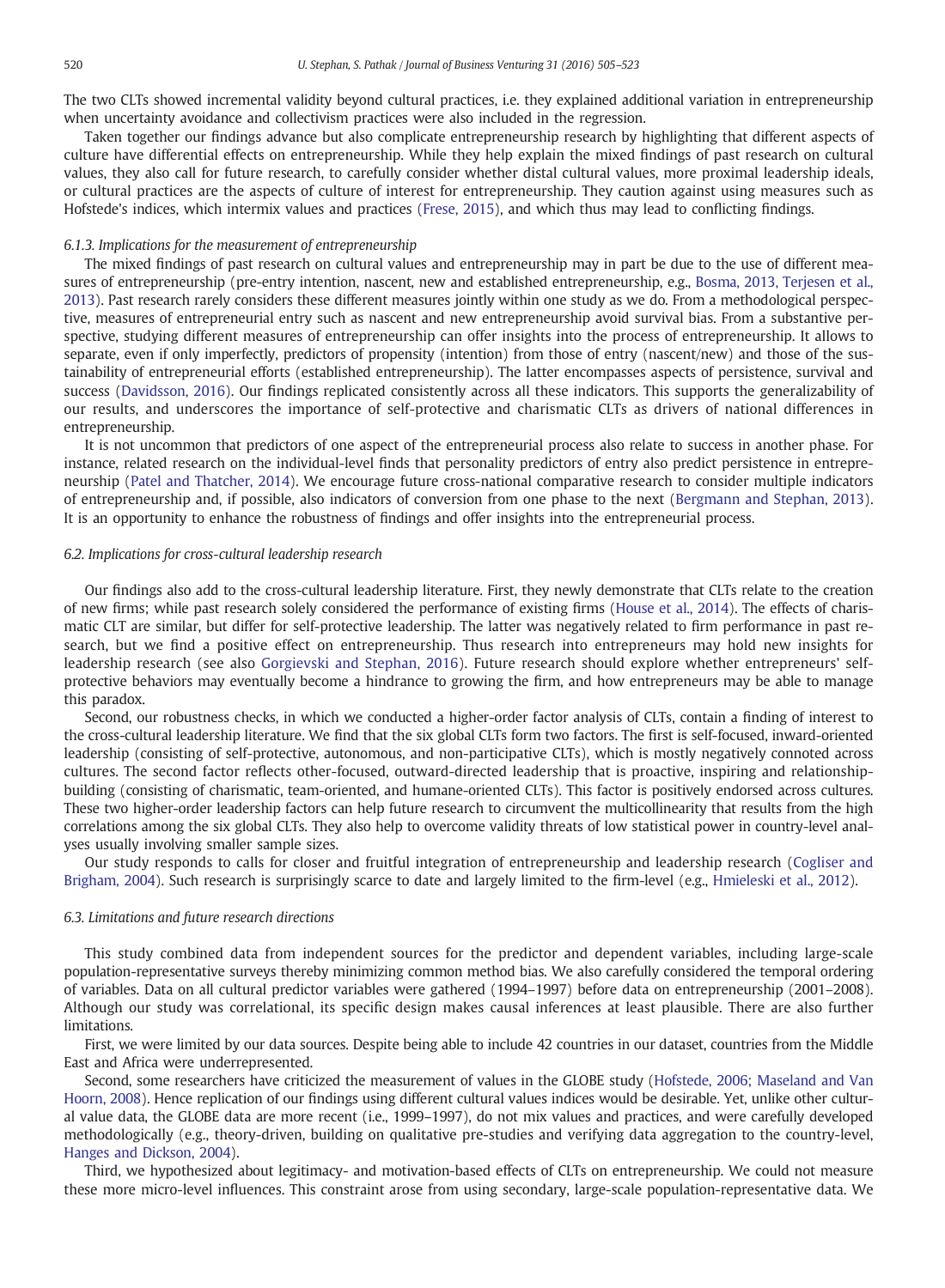<span id="page-16-0"></span>hope that future research may be able to design adequate measures capturing, for instance, how others react to entrepreneurs. It may also be useful to test such mechanisms in experiments using priming procedures and vignettes to induce cultural values and CLTs.

Fourth, we argued that cultural leadership expectations are more proximal aspects of culture than are general cultural values. We hope future research can develop even more specific measures to assess culturally shared implicit theories of entrepreneurs. Future research using the GLOBE CLTs dimensions could also explore whether the positive effects of charismatic and selfprotective CLT hold for different types of entrepreneurs. For instance, in a recent country-level study, [Bullough and Luque](#page-17-0) [\(2015\)](#page-17-0) find a positive effect for charismatic but not self-protective CLT on a country's share of women in self-employment.

Finally, we recognize that transformational-charismatic leadership has been criticized for lack of conceptual accuracy ([Knippenberg and Sitkin, 2013](#page-17-0)). By contrast, the measure used in this study is well specified as visionary and value-based charismatic leadership. Self-protective leadership was introduced by GLOBE as a non-Western style of leadership ([Brodbeck et al.,](#page-17-0) [2008; Dorfman et al., 2004\)](#page-17-0). We know very little about the consequences of self-protective leadership. We hope this study can help to inspire more research on it.

#### 6.4. Practical implications

Our study has important implications for entrepreneurs and those wishing to promote entrepreneurship (e.g. educators, support organizations and policy makers). Leadership ideals are more malleable than cultural values. Hence, considering CLTs opens up new possibilities for practical interventions. Entrepreneurs would benefit from being aware of which CLTs are endorsed in their culture, enabling them to take account of others' (including their stakeholders') expectations of them. They would further benefit from understanding how their own attributes compare to widely endorsed CLTs. Entrepreneurs' own implicit leadership theories can be discussed through reflection exercises [\(Schyns et al., 2011](#page-18-0)) supplemented by discussion of a culture's CLT (as available in [House et al., 2004, 2014](#page-17-0)). Training could further focus on strategies to align entrepreneurs' behaviors with their culture's expectations towards leaders. Such training could explain the benefits of this alignment including increased legitimacy and ultimately start-up success.

Considering that charismatic leadership is widely endorsed across cultures, entrepreneurship training could incorporate role modelling charismatic behaviors. With regard to self-protective leadership, training should highlight that self-protective behaviors, which are important for competitiveness, are often viewed negatively by others. Such training would need to be tailored for specific cultures because the relative acceptance of self-protective leadership varies greatly across cultures. For entrepreneurs who intend to internationalize or work across borders, training should compare and contrast the CLTs held in both home and host cultures. Particularly so if those cultures differ markedly in their endorsement of charismatic and self-protective CLTs (e.g., France vs. Brazil).

# 7. Conclusion

Entrepreneurs are an important type of strategic leader. We integrate insights from leadership theory and propose Culturallyendorsed implicit Leadership Theories (CLTs) as a fresh perspective to advance comparative entrepreneurship research. We find strong and consistent effects of CLTs on individual entrepreneurship. These highlight that entrepreneurs thrive in cultures that do not merely strongly endorse desirable charismatic leaders, but are also able to tolerate at least some of the less desirable self-protective leadership behaviors. Our study refines theorizing on culture and entrepreneurship by considering both distal and proximal cultural determinants of entrepreneurship, as well as cultural values and practices. It contributes to a better understanding of the mechanisms through which cultural values influence entrepreneurship.

#### Acknowledgements

We thank Ian Macdonald, Anna Topakas and reviewers for the Academy of Management Annual Meeting for helpful comments on a prior version of this paper. We thank Andreana Drencheva for fruitful discussions about the manuscript. We also thank the participants of the 2014 Babson College Entrepreneurship Research Conference and the Academy of Management Annual Meeting for comments. All errors remain our own.

Data for this study were provided by the Global Entrepreneurship Monitor (GEM), which is a consortium of research teams representing >85 countries. Names of the members of national teams, the global coordination team, and the financial sponsors are published in the annual Global Entrepreneurship Monitor Reports, which can be downloaded at [www.gemconsortium.org.](http://www.gemconsortium.org) The study also uses data from the Global Leadership and Organizational Behavior Effectiveness (GLOBE) study, a consortium of approximately 200 social scientists and management scholars from 61 countries/cultures. The data can be accessed at [http://](http://globe.bus.sfu.ca/) [globe.bus.sfu.ca/.](http://globe.bus.sfu.ca/) We thank all the researchers and their financial supporters of the GEM and GLOBE projects who made this research possible.

# References

Ajzen, I., Fishbein, M., 1977. [Attitude-behavior relations: a theoretical analysis and review of empirical research. Psychol. Bull. 84 \(5\), 888](http://refhub.elsevier.com/S0883-9026(16)30033-7/rf0005)–918. Arenius, P., Minniti, M., 2005. [Perceptual variables and nascent entrepreneurship. Small Bus. Econ. 24 \(3\), 233](http://refhub.elsevier.com/S0883-9026(16)30033-7/rf0010)–247. Armitage, C.J., Conner, M., 2001. [Efficacy of the theory of planned behaviour: a meta-analytic review. Br. J. Soc. Psychol. 40 \(4\), 471](http://refhub.elsevier.com/S0883-9026(16)30033-7/rf0015)–499.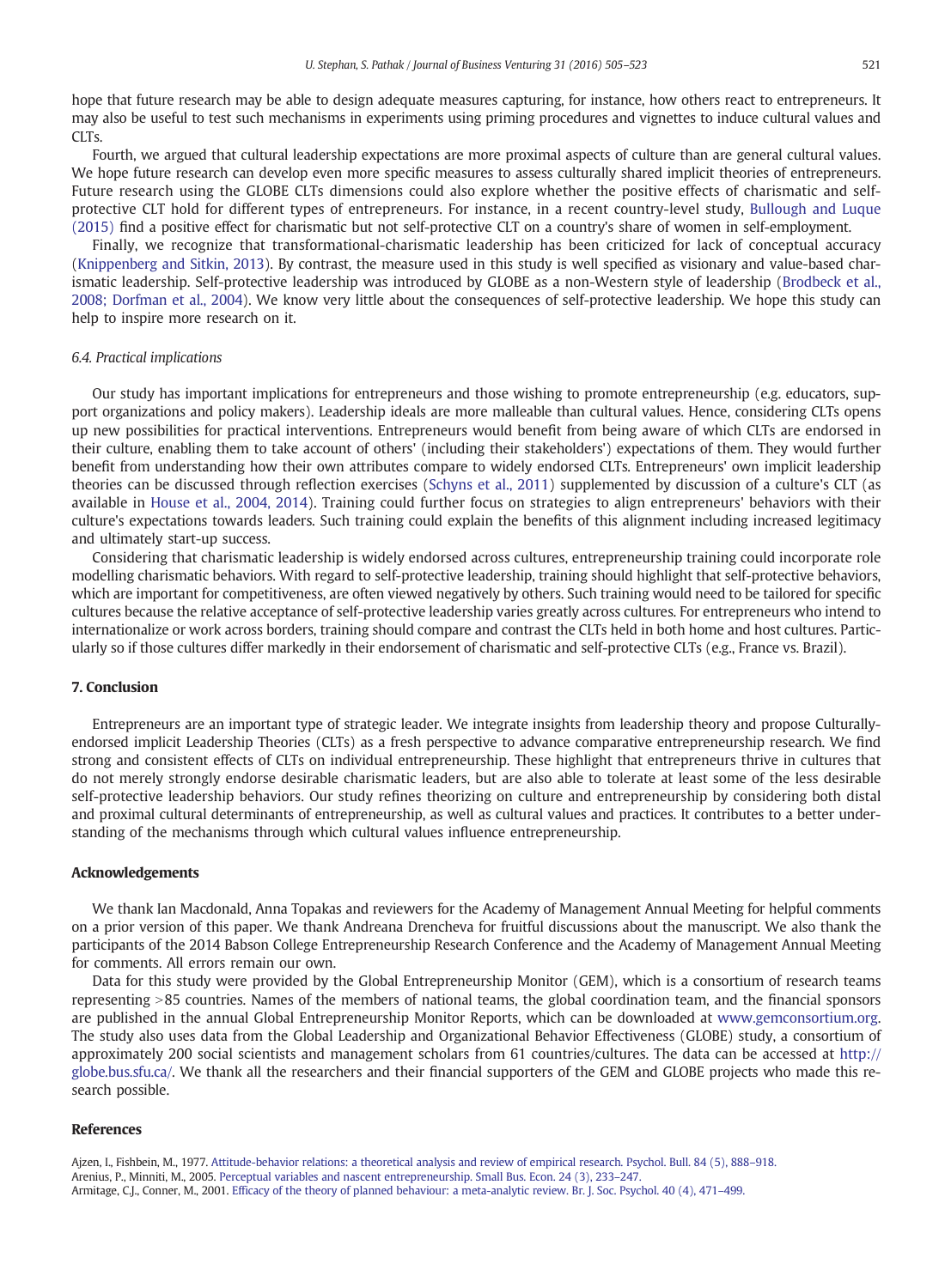<span id="page-17-0"></span>Autio, E., Pathak, S., Wennberg, K., 2013. [Consequences of cultural practices for entrepreneurial behaviors. J. Int. Bus. Stud. 44 \(4\), 334](http://refhub.elsevier.com/S0883-9026(16)30033-7/rf0020)–362. Bergmann, H., Stephan, U., 2013. [Moving on from nascent entrepreneurship: measuring cross-national differences in the transition to new business ownership. Small](http://refhub.elsevier.com/S0883-9026(16)30033-7/rf0025) [Bus. Econ. 41 \(4\), 945](http://refhub.elsevier.com/S0883-9026(16)30033-7/rf0025)–959. Birley, S., Westhead, P., 1994. [A taxonomy of business start-up reasons and their impact on firm growth and size. J. Bus. Ventur. 9 \(1\), 7](http://refhub.elsevier.com/S0883-9026(16)30033-7/rf0030)-31. Bosma, N., 2013. [The global entrepreneurship monitor \(GEM\) and its impact on entrepreneurship research. Found. Trends® Entrep. 9 \(2\), 143](http://refhub.elsevier.com/S0883-9026(16)30033-7/rf0035)–248. Bowen, H.P., De Clercq, D., 2008. [Institutional context and the allocation of entrepreneurial effort. J. Int. Bus. Stud. 39 \(4\), 747](http://refhub.elsevier.com/S0883-9026(16)30033-7/rf0040)–767. Bowling, N.A., Gruys, M.L., 2010. [Overlooked issues in the conceptualization and measurement of counterproductive work behavior. Hum. Resour. Manag. Rev. 20 \(1\),](http://refhub.elsevier.com/S0883-9026(16)30033-7/rf0045) [54](http://refhub.elsevier.com/S0883-9026(16)30033-7/rf0045)–61. Brodbeck, F.C., Chhokar, J.S., House, R.J., 2008. [Culture and leadership in 25 societies: integration, conclusions, and future directions. In: Chhokar, J., Brodbeck, F.C.,](http://refhub.elsevier.com/S0883-9026(16)30033-7/rf0050) [House, R.J. \(Eds.\), Culture and Leadership Across the World. Lawrence Erlbaum Associates, New York, NY, pp. 1023](http://refhub.elsevier.com/S0883-9026(16)30033-7/rf0050)–1084. Bullough, A., Luque, M.S.D., 2015. [Women's participation in entrepreneurial and political leadership: the importance of culturally endorsed implicit leadership theories.](http://refhub.elsevier.com/S0883-9026(16)30033-7/rf0055) [Leadership 11 \(1\), 36](http://refhub.elsevier.com/S0883-9026(16)30033-7/rf0055)–56. Bullough, A., Renko, M., Abdelzaher, D., 2014. Women's business ownership: operating within the context of institutional and in-group collectivism. J. Manag. http:// dx.doi.org[/10.1177/0149206314561302.](http://dx.doi.org/10.1177/0149206314561302) Carter, N.M., Gartner, W.B., Shaver, K.G., Gatewood, E.J., 2003. [The career reasons of nascent entrepreneurs. J. Bus. Ventur. 18 \(1\), 13](http://refhub.elsevier.com/S0883-9026(16)30033-7/rf0065)–39. Cassar, G., 2007. [Money, money, money? A longitudinal investigation of entrepreneur career reasons, growth preferences and achieved growth. Entrep. Reg. Dev. 19](http://refhub.elsevier.com/S0883-9026(16)30033-7/rf0070) [\(1\), 89](http://refhub.elsevier.com/S0883-9026(16)30033-7/rf0070)–107. Chapman, B.P., 2007. [Bandwidth and fidelity on the NEO-five factor inventory: replicability and reliability of item cluster subcomponents. J. Pers. Assess. 88 \(2\),](http://refhub.elsevier.com/S0883-9026(16)30033-7/rf0075) 220–[234.](http://refhub.elsevier.com/S0883-9026(16)30033-7/rf0075) Chiu, C.-Y., Gelfand, M.J., Yamagishi, T., Shteynberg, G., Wan, C., 2010. [Intersubjective culture. Perspect. Psychol. Sci. 5 \(4\), 482](http://refhub.elsevier.com/S0883-9026(16)30033-7/rf0080)–493. Cialdini, R.B., Trost, M.R., 1998. [Social influence: social norms, conformity, and compliance. In: Gilbert, D., Fiske, S., Lindzey, G. \(Eds.\), The Handbook of Social Psychol](http://refhub.elsevier.com/S0883-9026(16)30033-7/rf0085)[ogy. McGraw-Hill, pp. 151](http://refhub.elsevier.com/S0883-9026(16)30033-7/rf0085)–192. Clercq, D.D., Danis, W.M., Dakhli, M., 2010. [The moderating effect of institutional context on the relationship between associational activity and new business activity in](http://refhub.elsevier.com/S0883-9026(16)30033-7/rf0090) [emerging economies. Int. Bus. Rev. 19, 85](http://refhub.elsevier.com/S0883-9026(16)30033-7/rf0090)–101. Cogliser, C.C., Brigham, K.H., 2004. [The intersection of leadership and entrepreneurship: mutual lessons to be learned. Leadersh. Q. 15 \(6\), 771](http://refhub.elsevier.com/S0883-9026(16)30033-7/rf0095)–799. Collins, C.J., Hanges, P.J., Locke, E.A., 2004. [The relationship of achievement motivation to entrepreneurial behavior: a meta-analysis. Hum. Perform. 17 \(1\), 95](http://refhub.elsevier.com/S0883-9026(16)30033-7/rf0100)–117. Cronbach, L.J., 1950. [Essentials of Psychological Testing. Harper, New York, NY](http://refhub.elsevier.com/S0883-9026(16)30033-7/rf0105). Davidsson, P., 2016. [Researching Entrepreneurship: Conceptualization and Design. vol. 33. Springer](http://refhub.elsevier.com/S0883-9026(16)30033-7/rf0110). Delmar, F., Shane, S., 2004. [Legitimating first: organizing activities and the survival of new ventures. J. Bus. Ventur. 19 \(3\), 385](http://refhub.elsevier.com/S0883-9026(16)30033-7/rf0115)–410. Den Hartog, D.N., House, R.J., Hanges, P.J., Ruiz-Quintanilla, S.A., Dorfman, P.W., 1999. [Culture specific and cross-culturally generalizable implicit leadership theories:](http://refhub.elsevier.com/S0883-9026(16)30033-7/rf0120) [are attributes of charismatic/transformational leadership universally endorsed? Leadersh. Q. 10 \(2\), 219](http://refhub.elsevier.com/S0883-9026(16)30033-7/rf0120)–256. Denison, D.R., Hooijberg, R., Quinn, R.E., 1995. [Paradox and performance: toward a theory of behavioral complexity in managerial leadership. Organ. Sci. 6 \(5\),](http://refhub.elsevier.com/S0883-9026(16)30033-7/rf0125) 524–[540.](http://refhub.elsevier.com/S0883-9026(16)30033-7/rf0125) Dorfman, P., Hanges, P.J., Brodbeck, F.C., 2004. [Leadership and cultural variation. In: House, R.J., Hanges, P.J., Javidan, M., Dorfman, P.W., Gupta, V. \(Eds.\), Culture Lead](http://refhub.elsevier.com/S0883-9026(16)30033-7/rf0130)[ership and Organizations the GLOBE Study of 62 Societies. Sage, Thousand Oaks, CA, pp. 669](http://refhub.elsevier.com/S0883-9026(16)30033-7/rf0130)–719. Dorfman, P., Javidan, M., Hanges, P., Dastmalchian, A., House, R., 2012. [GLOBE: a twenty year journey into the intriguing world of culture and leadership. J. World Bus.](http://refhub.elsevier.com/S0883-9026(16)30033-7/rf0135) [47 \(4\), 504](http://refhub.elsevier.com/S0883-9026(16)30033-7/rf0135)–518. Epitropaki, O., Sy, T., Martin, R., Tram-Quon, S., Topakas, A., 2013. [Implicit leadership and followership theories](http://refhub.elsevier.com/S0883-9026(16)30033-7/rf0140) "in the wild": taking stock of information-processing [approaches to leadership and followership in organizational settings. Leadersh. Q. 24 \(6\), 858](http://refhub.elsevier.com/S0883-9026(16)30033-7/rf0140)–881. Fischer, R., 2006. [Congruence and functions of personal and cultural values: do my values reflect my culture's values? Personal. Soc. Psychol. Bull. 32 \(11\), 1419](http://refhub.elsevier.com/S0883-9026(16)30033-7/rf0145)–1431. Freedman, L.S., Schatzkin, A., 1992. [Sample size for studying intermediate endpoints within intervention trials of observational studies. Am. J. Epidemiol. 136,](http://refhub.elsevier.com/S0883-9026(16)30033-7/rf2000) 1148–[1159.](http://refhub.elsevier.com/S0883-9026(16)30033-7/rf2000) Frese, M., 2015. [Cultural practices, norms, and values. J. Cross-Cult. Psychol. 46 \(10\), 1327](http://refhub.elsevier.com/S0883-9026(16)30033-7/rf0150)–1330. Frese, M., Gielnik, M.M., 2014. [The psychology of entrepreneurship. Annu. Rev. Organ. Psychol. Organ. Behav. 1, 413](http://refhub.elsevier.com/S0883-9026(16)30033-7/rf0155)–438. Freytag, A., Thurik, A.R., 2010. [Entrepreneurship and Culture. Springer](http://refhub.elsevier.com/S0883-9026(16)30033-7/rf0160). Gartner, W.B., 1989. "Who is an entrepreneur?" [is the wrong question. Enterp. Theory Pract. 13 \(4\), 47](http://refhub.elsevier.com/S0883-9026(16)30033-7/rf2100)–68. Gelfand, M.J., Bhawuk, D.P.S., Nishii, L.H., Bechthold, D.J., 2004. [Individualism and collectivism. In: House, R.J., Hanges, P.J., Javidan, M., Dorfman, P., Gupta, V. \(Eds.\),](http://refhub.elsevier.com/S0883-9026(16)30033-7/rf0165) [Culture Leadership and Organizations the GLOBE Study of 62 Societies. Sage, Thousand Oaks, CA, pp. 437](http://refhub.elsevier.com/S0883-9026(16)30033-7/rf0165)–512. Gorgievski, M., Ascalon, M.E., Stephan, U., 2011. [Small business owners' success criteria, a values approach to personal differences. J. Small Bus. Manag. 49 \(2\), 207](http://refhub.elsevier.com/S0883-9026(16)30033-7/rf0170)–232. Gorgievski, M.J., Stephan, U., 2016. [Advancing the psychology of entrepreneurship: A review of the psychological literature and an introduction. Appl. Psychol. 65 \(3\),](http://refhub.elsevier.com/S0883-9026(16)30033-7/rf2200) 437–[468.](http://refhub.elsevier.com/S0883-9026(16)30033-7/rf2200) Gupta, V., MacMillan, I.C., Surie, G., 2004. [Entrepreneurial leadership: developing and measuring a cross-cultural construct. J. Bus. Ventur. 19 \(2\), 241](http://refhub.elsevier.com/S0883-9026(16)30033-7/rf0175)–260. Gupta, V.K., Turban, D.B., Bhawe, N.M., 2008. [The effect of gender stereotype activation on entrepreneurial intentions. J. Appl. Psychol. 93, 1053](http://refhub.elsevier.com/S0883-9026(16)30033-7/rf0180)–1061. Hanges, P.J., Dickson, M.W., 2004. [The development and validation of the GLOBE culture and leadership scales. In: House, R.J., Hanges, P.J., Javidan, M., Dorfman, P.W.,](http://refhub.elsevier.com/S0883-9026(16)30033-7/rf0185) [Gupta, V. \(Eds.\), Culture, Leadership, and Organizations: the GLOBE Study of 62 Societies. Sage, Thousand Oaks, CA, pp. 122](http://refhub.elsevier.com/S0883-9026(16)30033-7/rf0185)–151. Hayton, J.C., Cacciotti, G., 2013. [Is there an entrepreneurial culture? A review of empirical research. Entrep. Reg. Dev. 25 \(9](http://refhub.elsevier.com/S0883-9026(16)30033-7/rf0190)-10), 708-731. Hayton, J.C., George, G., Zahra, S.A., 2002. [National culture and entrepreneurship: a review of behavioral research. Enterp. Theory Pract. 26 \(4\), 33.](http://refhub.elsevier.com/S0883-9026(16)30033-7/rf0195) Hébert, R.F., Link, A.N., 1982. [The entrepreneurs: Mainstream views and radical critiques. Praeger, New York](http://refhub.elsevier.com/S0883-9026(16)30033-7/rf2300). Hmieleski, K.M., Cole, M.S., Baron, R.A., 2012. [Shared authentic leadership and new venture performance. J. Manag. 38 \(5\), 1476](http://refhub.elsevier.com/S0883-9026(16)30033-7/rf0200)–1499. Hofstede, G., 2006. [What did GLOBE really measure? Researchers' minds versus respondents' minds. J. Int. Bus. Stud. 37 \(6\), 882](http://refhub.elsevier.com/S0883-9026(16)30033-7/rf0210)–896. Hofstede, G., Noorderhaven, N., Thurik, A.R., Uhlaner, L., Wennekers, S., et al., 2004. [Culture's role in entrepreneurship. In: Ulijn, J., Brown, T. \(Eds.\), Innovation, Entre](http://refhub.elsevier.com/S0883-9026(16)30033-7/rf0215)[preneurship and Culture. Edward Elgar, Cheltenham, pp. 162](http://refhub.elsevier.com/S0883-9026(16)30033-7/rf0215)–203. House, R.J., Hanges, P.J., 2004. [Research Design. In: House, R.J., Hanges, P.J., Javidan, M., Dorfman, P., Gupta, V. \(Eds.\), Culture Leadership and Organizations the GLOBE](http://refhub.elsevier.com/S0883-9026(16)30033-7/rf0220) [Study of 62 Societies. Sage, Thousand Oaks, CA, pp. 96](http://refhub.elsevier.com/S0883-9026(16)30033-7/rf0220)–101. House, R.J., Hanges, P.J., Javidan, M., Dorfman, P., Gupta, V., 2004. [Culture, Leadership, and Organizations: the GLOBE Study of 62 Societies. Sage, Thousand Oaks, CA.](http://refhub.elsevier.com/S0883-9026(16)30033-7/rf0225) House, R.J., Dorfman, P., Javidan, M., Hanges, P.J., Sully De Luque, M., 2014. [Strategic Leadership Across Cultures: GLOBE Study of CEO Leadership Behavior and Effec](http://refhub.elsevier.com/S0883-9026(16)30033-7/rf0230)[tiveness in 24 Countries. Sage, Thousand Oaks, CA.](http://refhub.elsevier.com/S0883-9026(16)30033-7/rf0230) Hox, J.J., 2010. [Multilevel Analysis: Techniques and Applications. vol. 98. Routledge Academic](http://refhub.elsevier.com/S0883-9026(16)30033-7/rf0235). Inglehart, R., 1977. [The Silent Revolution: Changing Values and Political Styles Among Western Publics. Princeton University Press, Princeton, NJ.](http://refhub.elsevier.com/S0883-9026(16)30033-7/rf0240) Javidan, M., House, R.J., Dorfman, P., Hanges, P.J., Sully De Luque, M., 2006. [Conceptualizing and measuring cultures and their consequences: a comparative review of](http://refhub.elsevier.com/S0883-9026(16)30033-7/rf0245) [GLOBE's and Hofstede's approaches. J. Int. Bus. Stud. 37 \(6\), 897](http://refhub.elsevier.com/S0883-9026(16)30033-7/rf0245)–914. Jones, M.V., Coviello, N., Tang, Y.K., 2011. International entrepreneurship research (1989–[2009\): a domain ontology and thematic analysis. J. Bus. Ventur. 26 \(6\), 632](http://refhub.elsevier.com/S0883-9026(16)30033-7/rf0250)–659. Knippenberg, D.V., Sitkin, S.B., 2013. [A critical assessment of charismatic-transformational leadership research : back to the drawing board? Acad. Manag. Ann. 37](http://refhub.elsevier.com/S0883-9026(16)30033-7/rf0255)–41. Kolvereid, L., 1996. [Organizational employment versus self-employment: reasons for career choice intentions. Entrep. Theory Pract. 20 \(3\), 23](http://refhub.elsevier.com/S0883-9026(16)30033-7/rf0260)–31. Krueger, N., Liñán, F., Nabi, G., 2013. [Cultural values and entrepreneurship. Entrep. Reg. Dev. 25 \(9](http://refhub.elsevier.com/S0883-9026(16)30033-7/rf0265)–10), 703–707. Kutner, M.H., Neter, J., Nachtsheim, C.J., Li, W., 2004. [Applied Linear Statistical Models Fifth. McGraw-Hill, Boston, MA.](http://refhub.elsevier.com/S0883-9026(16)30033-7/rf0270)

Lord, R.G., Maher, K.J., 1991. [Leadership and Information Processing: Linking Perceptions and Performance. Unwin Hyman, Cambridge, MA.](http://refhub.elsevier.com/S0883-9026(16)30033-7/rf0275) Lord, R.G., Foti, R.J., De Vader, C.L., 1984. [A test of leadership categorization theory: internal structure, information processing, and leadership perceptions. Organ.](http://refhub.elsevier.com/S0883-9026(16)30033-7/rf0280) [Behav. Hum. Perform. 34 \(3\), 343](http://refhub.elsevier.com/S0883-9026(16)30033-7/rf0280)–378.

MacKinnon, D.P., Fairchild, A.J., Fritz, M.S., 2007. [Mediation analysis. Annu. Rev. Psychol. 58, 593.](http://refhub.elsevier.com/S0883-9026(16)30033-7/rf0285)